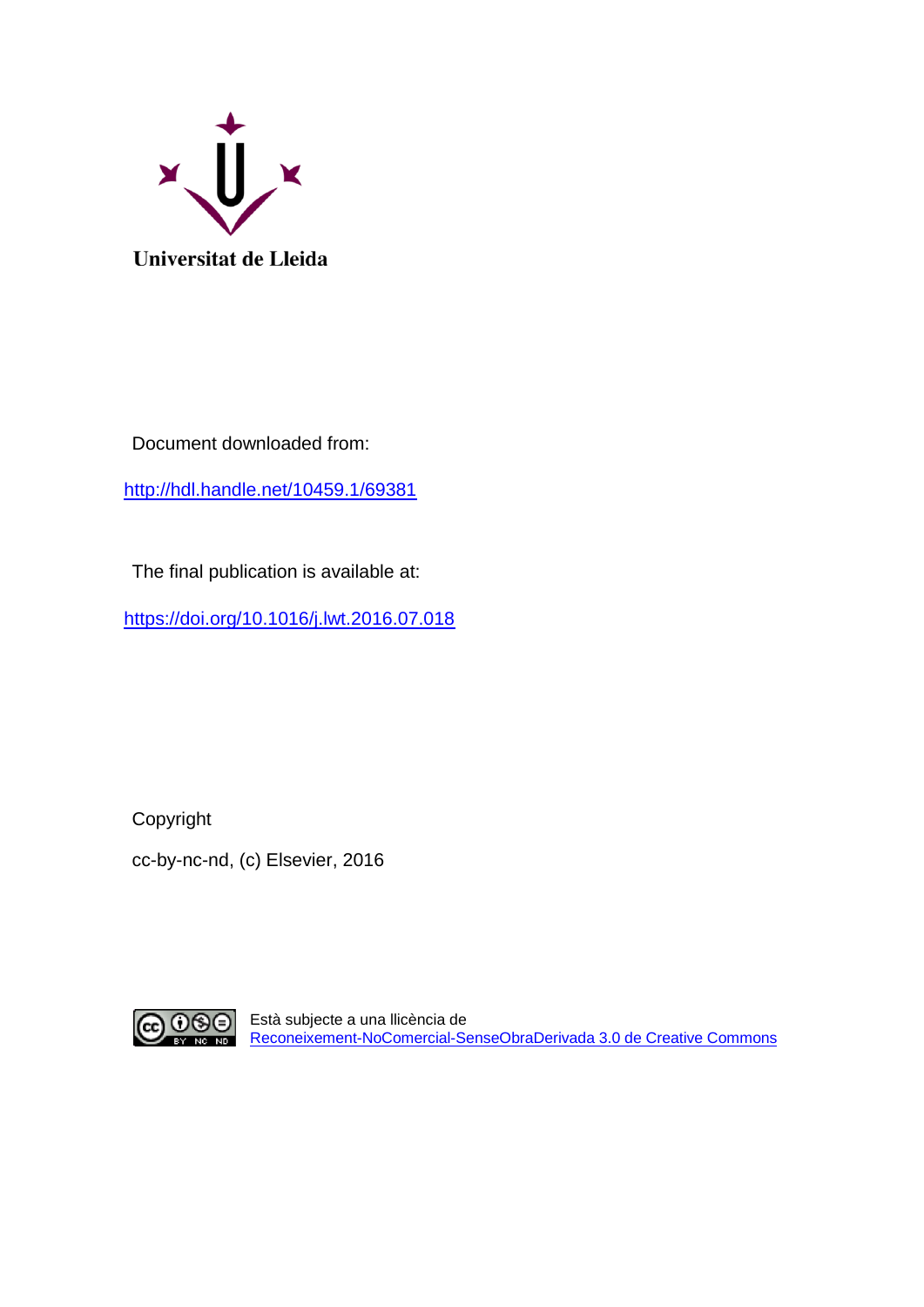# Accepted Manuscript

Antioxidant activity of thermal or non-thermally treated strawberry and mango juices by *Saccharomyces cerevisiae* growth based assays

Isabel Odriozola-Serrano, Judit Puigpinós, Gemma Oms Oliu, Enrique Herrero, Olga Martín-Belloso

PII: S0023-6438(16)30421-2

DOI: [10.1016/j.lwt.2016.07.018](http://dx.doi.org/10.1016/j.lwt.2016.07.018)

Reference: YFSTL 5592

To appear in: LWT - Food Science and Technology

Received Date: 22 February 2016

Revised Date: 3 June 2016

Accepted Date: 6 July 2016

Please cite this article as: Odriozola-Serrano, I., Puigpinós, J., Oms Oliu, G., Herrero, E., Martín-Belloso, O., Antioxidant activity of thermal or non-thermally treated strawberry and mango juices by *Saccharomyces cerevisiae* growth based assays, *LWT - Food Science and Technology* (2016), doi: 10.1016/j.lwt.2016.07.018.

This is a PDF file of an unedited manuscript that has been accepted for publication. As a service to our customers we are providing this early version of the manuscript. The manuscript will undergo copyediting, typesetting, and review of the resulting proof before it is published in its final form. Please note that during the production process errors may be discovered which could affect the content, and all legal disclaimers that apply to the journal pertain.

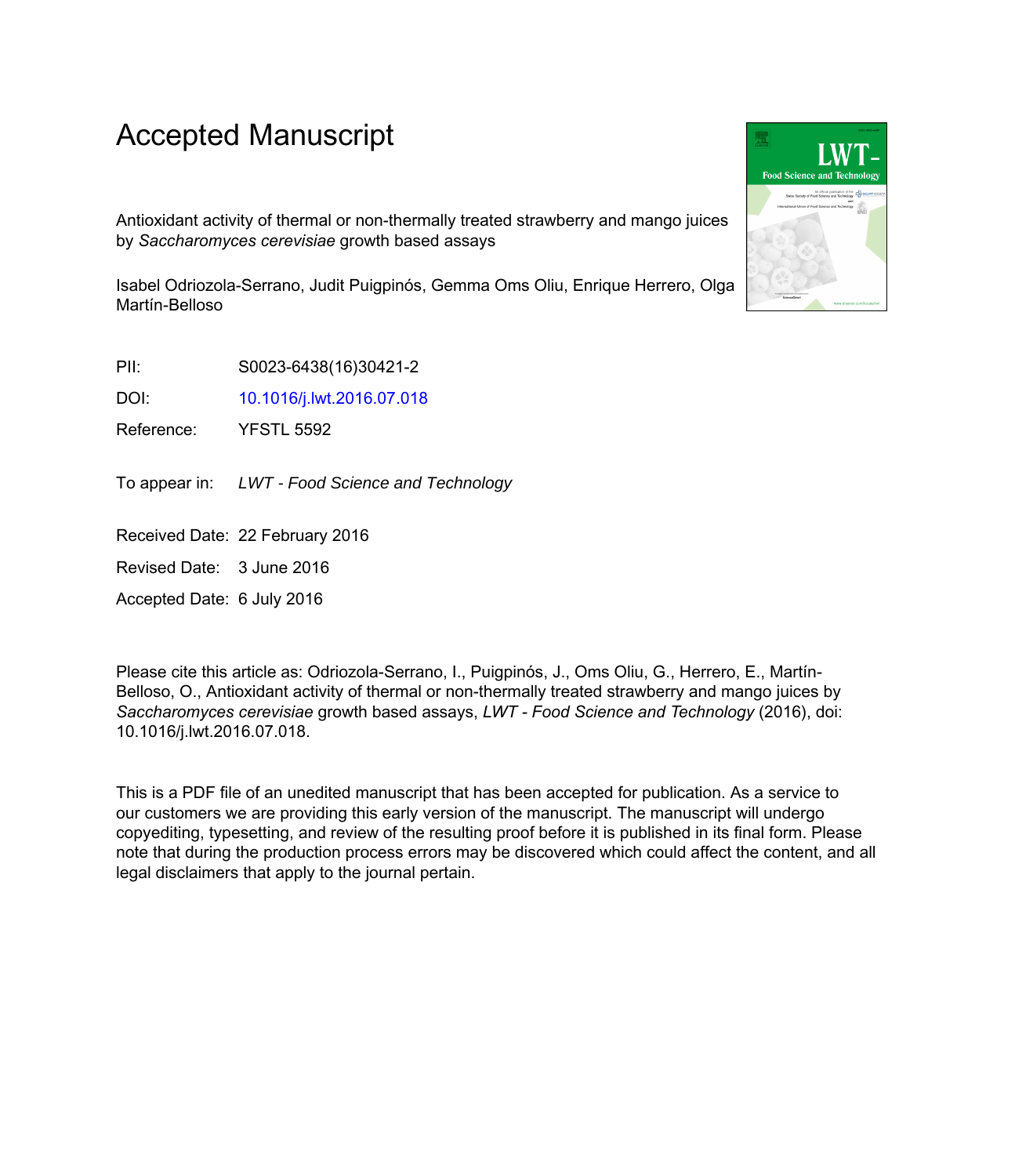## 1 **Title:**

- 2 Antioxidant activity of thermal or non-thermally treated strawberry and
- 3 mango juices by *Saccharomyces cerevisiae* growth based assays
- 4
- rs: Isabel Odriozola-Serrano<br>
Judit Puigpinós<sup>2</sup><br>
Gemma Oms Oliu<sup>1</sup><br>
Enrique Herrero<sup>2</sup><br>
Olga Martín-Belloso<sup>1\*</sup><br>
ment of Food Technology,<br>
ity of Lleida Agrotecnio Center<br>
Roure 191, 25198 Lleida, Spain<br>
ment of Basic M 5 **Authors:** Isabel Odriozola-Serrano<sup>1</sup>
- 6 Judit Puigpinós<sup>2</sup>
- 7 Gemma Oms Oliu<sup>1</sup>
- 8 Enrique Herrero<sup>2</sup>
- 9 Olga Martín-Belloso<sup>1\*</sup>
- 10
- 11 <sup>1</sup>Department of Food Technology,
- 12 University of Lleida Agrotecnio Center
- 13 Rovira Roure 191, 25198 Lleida, Spain
- 14
- 15 <sup>2</sup>Department of Basic Medical Sciences
- 16 University of Lleida,- IRBLleida
- 17 Rovira Roure 80, 25198 Lleida, Spain
- 18
- 19
- 20 \*Author to whom correspondence should be addressed.
- 21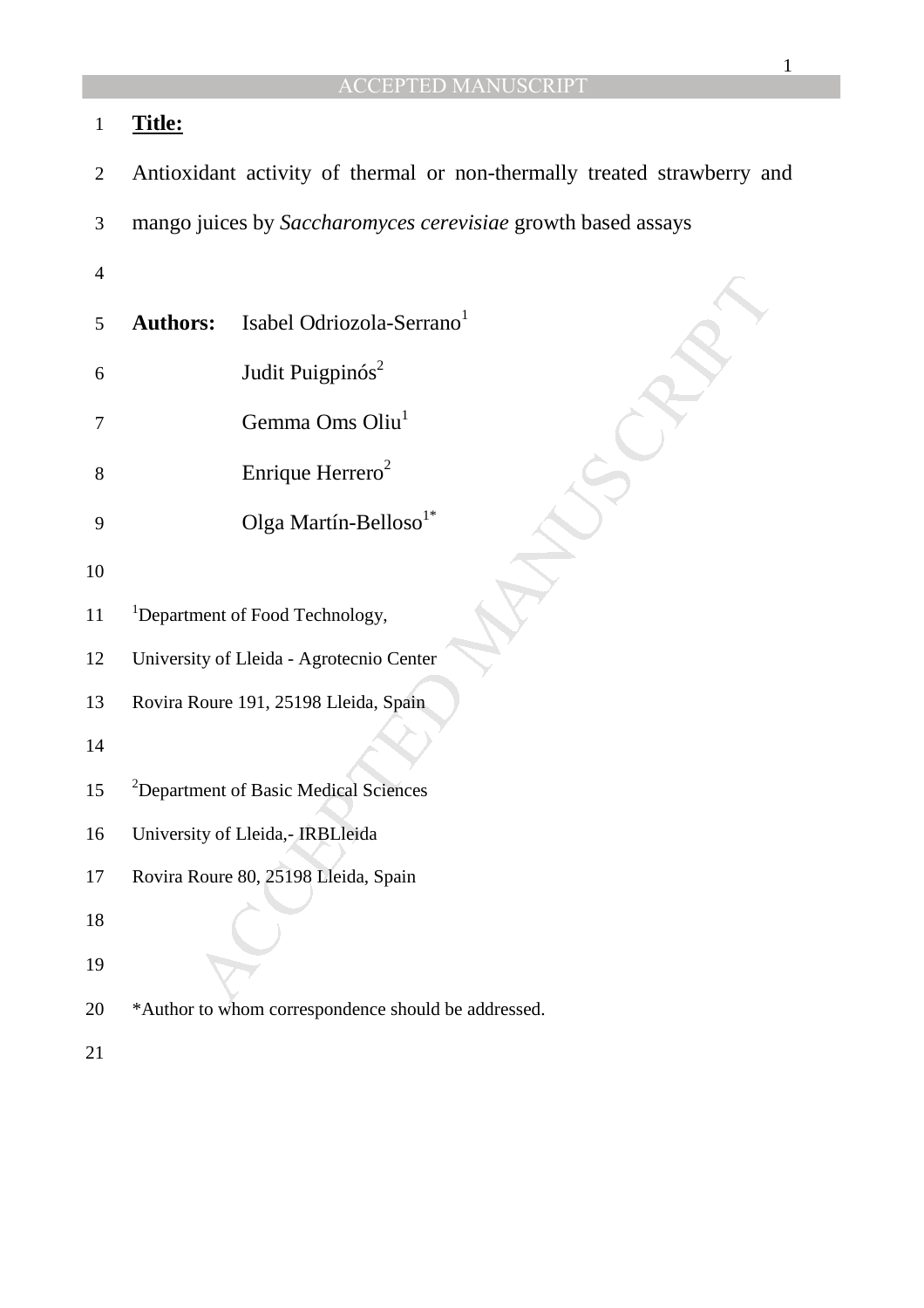#### 22 **ABSTRACT**

hyl maleate). Cellular biomass production was higher in the juices compared<br>thetic medium, which contained all required amino acids, nitrogen bases a<br>seceded for growth, indicating that growth-limiting nutrient concentrati 23 The antioxidant activity of strawberry or mango juice [untreated or treated by high 24 intensity pulsed electric fields (HIPEF) or heat] has been studied on a *Saccharomyces*  25 *cerevisiae* yeast strain exposed to different oxidants (*tert-*butyl hydroperoxide, diamide 26 and diethyl maleate). Cellular biomass production was higher in the juices compared to 27 the synthetic medium, which contained all required amino acids, nitrogen bases and 28 vitamins needed for growth, indicating that growth-limiting nutrient concentrations in 29 the natural juices were higher. In addition, the inhibitory effect of *tert-*butyl 30 hydroperoxide or diamide in yeast growth was lower in the juices compared to synthetic 31 medium, supporting an antioxidant effect of both juices. In contrast, juices did not 32 confer significant protection against diethyl maleate. HIPEF or thermal treatments did 33 not negatively influence the antioxidant activity of the juices. In fact, HIPEF-treated 34 strawberry juices presented enhanced antioxidant effect on yeast cell growth in the 35 presence of *tert*-butyl hydroperoxide compared to fresh juice in terms of adaptation 36 period and the final cellular biomass.

37

38

39 **Key words:** oxidative stress, yeast strains, fruit juices, high intensity pulsed electric 40 fields, thermal treatment.

- 41
- 42
- 43
- 44

45

46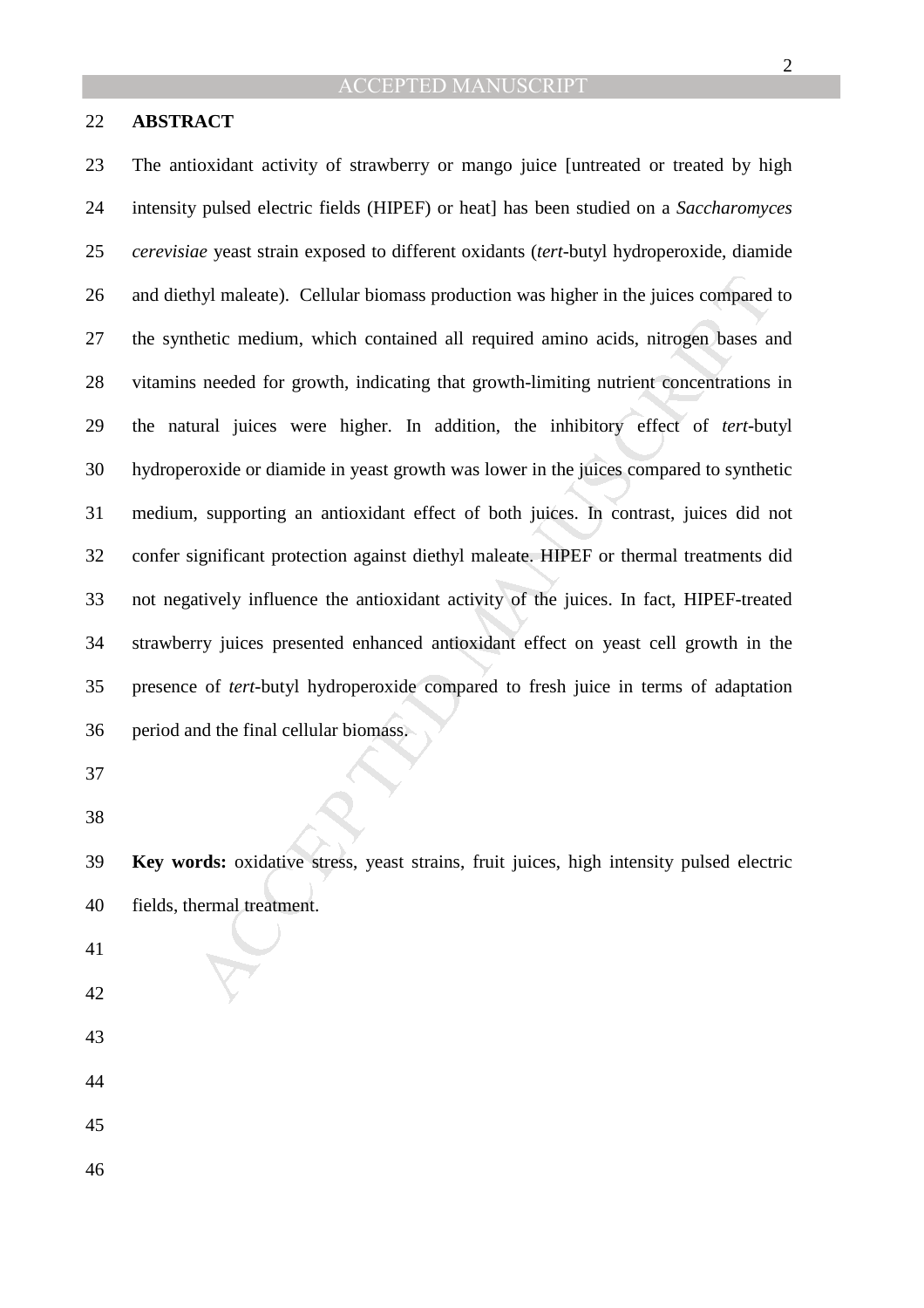### 47 1. **INTRODUCTION**

Recent studies suggested that, although *in vitro* methods are widely used due<br>mplicity, they just provide a slight approximation to the antioxidant capacit<br>see methods did not reflect cellular and physiological conditions 48 Several methods have been developed to determine the antioxidant capacity of juices; 49 the most frequently used are *in vitro* methods based on capturing or scavenging free 50 radicals generated in the reaction or the reduction of metals ions (Huang, Ou & Prior, 51 2005). Recent studies suggested that, although *in vitro* methods are widely used due to 52 their simplicity, they just provide a slight approximation to the antioxidant capacity, 53 since these methods did not reflect cellular and physiological conditions such as 54 bioavailability or metabolisms (Belinha et al., 2007). Cellular models, even with some 55 limitations, allow a better approximation to the antioxidant protection in more complex 56 systems; whereby they can be used as a good prediction tool of antioxidant capacity 57 (Stinco, et al., 2015). *Saccharomyces cerevisiae* has been extensively used as a cellular 58 model to determine the antioxidant capacity of foods and beverages, because this yeast 59 reacts to oxidative stress and generates a response (Herrero, Ros, Bellí & Cabiscol, 60 2008). The response of *S. cerevisiae* against oxidative stress is well characterized and 61 involves post-transcriptional mechanisms in addition to the transcriptional ones, 62 eventually resulting in the activation of enzymatic and non-enzymatic response 63 strategies to cope with the oxidant insult (Jamieson, 1998; Gasch, 2007)*.* Thioredoxins 64 (NADPH-dependent) and glutaredoxins (glutathione-dependent) are the enzymatic 65 systems involved in repairing the oxidant alterations of protein thiol groups (Herrero, et 66 al., 2008; Grant, 2001; Lillig, Berndt & Holmgren, 2008; Toledano, Delaunay-Moisan, 67 Outten, & Igbaria, 2013). On the other hand, superoxide dismutases, catalases and 68 thioredoxin- and glutathione-dependent peroxidases are the enzyme systems that 69 detoxify reactive oxygen species with the exception of hydroxyl radical, which is the 70 most toxic oxidant (Wood, Schroder, Harris & Poole 2003; Leitch, Yick & Culotta, 71 2009). Ascorbic acid, vitamin E or polyphenols are other compounds that may protect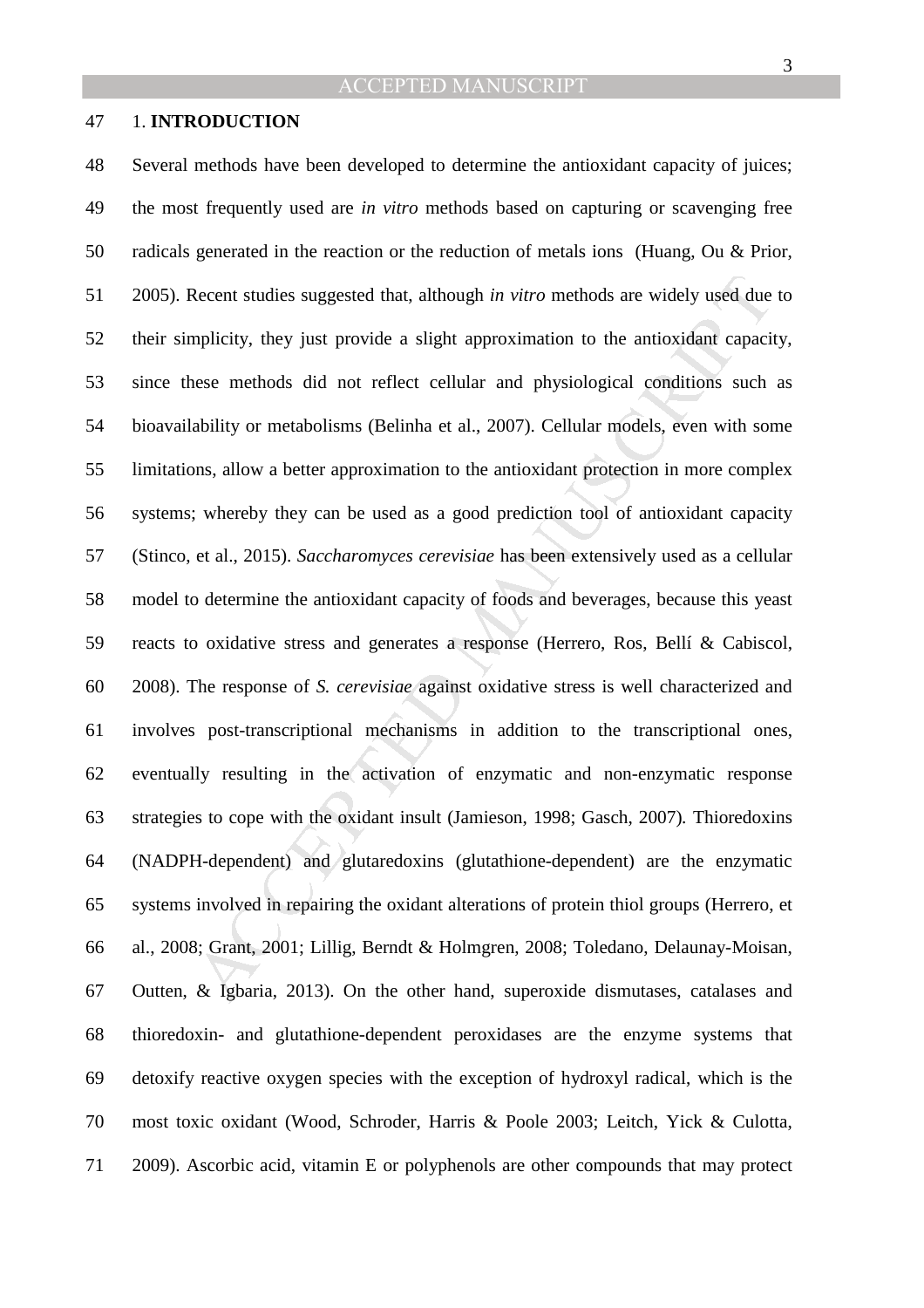72 yeast cells against oxidants, although the specific mechanisms of protection are not well 73 characterized (Krzepilko et al., 2004; Raspor *et al.*, 2005; Monteiro, Horta, Pimenta, 74 Augusto & Netto, 2005; Escoté *et* al., 2012; Kwolek-Mirek, Zadrag-Tecza & Bartosz, 75 2012).

ated juices are a fast-growing segment within the beverages industry, partly due that these products are a good source of vitamin C and phenolic compound flavonoids and phenolic acids. Great interest has been focused in st 76 Refrigerated juices are a fast-growing segment within the beverages industry, partly due 77 to the fact that these products are a good source of vitamin C and phenolic compounds 78 such as flavonoids and phenolic acids. Great interest has been focused in strawberry 79 juice because of its extremely high content of folate and vitamin C (37-65 mg/100 ml) 80 (Klopotek, Otto & Böhn, 2005; Odriozola-Serrano, Soliva-Fortuny & Martín-Belloso, 81 2008; Giampieri, Tulipani, Alvarez-Suarez, Quiles, Mezzetti & Battino, 2012). To a 82 lesser extent, strawberry juices are a source of healthy essential amino acids, fatty acids, 83 iodine, magnesium, copper, iron, fructose and phosphorus. It has also been shown that 84 mango juices are a good source of antioxidants vitamins such as vitamin C and vitamin 85 E as well as carotenoids (β-carotene) and polyphenols which possess various beneficial 86 effects on human health (Duarte, Barros, Delgadillo, Almeida & Gil, 2002; Gonzalez-87 Aguilar, Celis, Sotelo-Mundo, de la Rosa, Rodrigo-Garcia & Alvarez-Parrilla, 2008). 88 Nutritionally, glucose, fructose and sucrose are the most abundant components of these 89 juices. Amino acids, monounsaturated fatty acids, riboflavin, niacin, vitamin  $B_6$ , 90 potassium, iron and phosphorus are essential constituents which can be found in low 91 amounts in mango juice. The extension of the shelf-life of juices is commonly achieved 92 by thermal processing with the inactivation of microorganisms and enzymes. However, 93 heat treatments reduce the sensory and nutritional qualities of these products (Deliza, 94 Rosenthal & Silva, 2003). Therefore, high intensity pulsed electric fields (HIPEF) is 95 being developed as a non-thermal emerging technology for the preservation of foods. 96 HIPEF processing, has been shown to effectively inactivate microorganisms in mango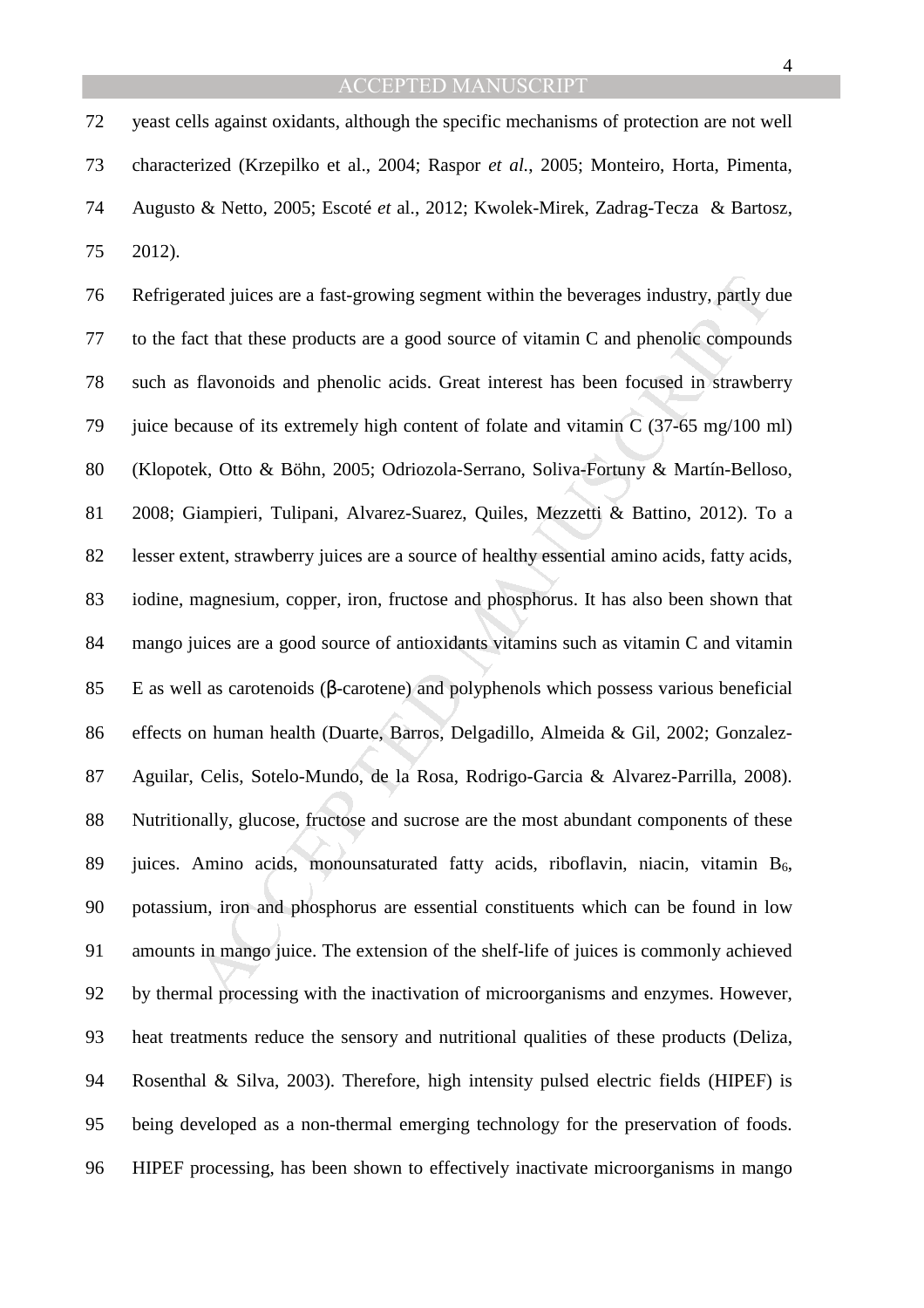Belloso, 2013a; Odriozola-Serrano, Aguiló-Aguayo, Soliva-Fortuny & Marti<br>
2013b). Based on these considerations, the aim of the present work was<br>
ne the potential antioxidant protective effect of fruit juices preserved by 97 and strawberry juices at levels equivalent to those achieved by heat pasteurization 98 without greatly affecting their nutritional and sensory properties (Mosqueda-Melgar, 99 Raybaudi-Massilia & Martín-Belloso, 2012; Salinas-Roca, Élez-Martínez, Welti-100 Chanes & Martín-Belloso, 2013; Odriozola-Serrano, Garde-Cerdán, Soliva-Fortuny & 101 Martín-Belloso, 2013a; Odriozola-Serrano, Aguiló-Aguayo, Soliva-Fortuny & Martín-102 Belloso, 2013b). Based on these considerations, the aim of the present work was to 103 determine the potential antioxidant protective effect of fruit juices preserved by HIPEF 104 and heat using the growth of *S. cerevisiae* cells as index of models of antioxidant 105 activity*.* The yeast cells were exposed to different oxidants such as *tert-*butyl 106 hydroperoxide, diamide and diethyl maleate to induce oxidative stress by different 107 mechanisms.

- 108
- 109 **2. MATERIALS AND METHODS**

110 **2.1.Reagents** 

111 SC medium was from Difco<sup>TM</sup>, Detroit, MI, USA. Glucose, *t*-BOOH, diamide and 112 DEM were from Sigma-Aldrich Co., St. Luois, MO, USA.

113

#### 114 **2.2.Juices preparation**

115 Ten kg of strawberries (*Fragaria ananassa* Duch, cultivar Camarosa) and mangoes 116 *(Mangifera indica* L cultivar Kent) were purchased from a local supermarket (Lleida, 117 Spain), and kept at 4 °C before being treated. The fruits were washed, drained and 118 chopped. Then, the squeezed juices were centrifuged at 24.000×g for 15 min and the 119 supernatants were filtered using a steel sieve with a mesh of 2 mm to guarantee the 120 uniform distribution of electric field and avoid possible partial electric discharges. 121 Juices were quickly frozen at -46 ºC and kept in darkness prior to treatment. Table 1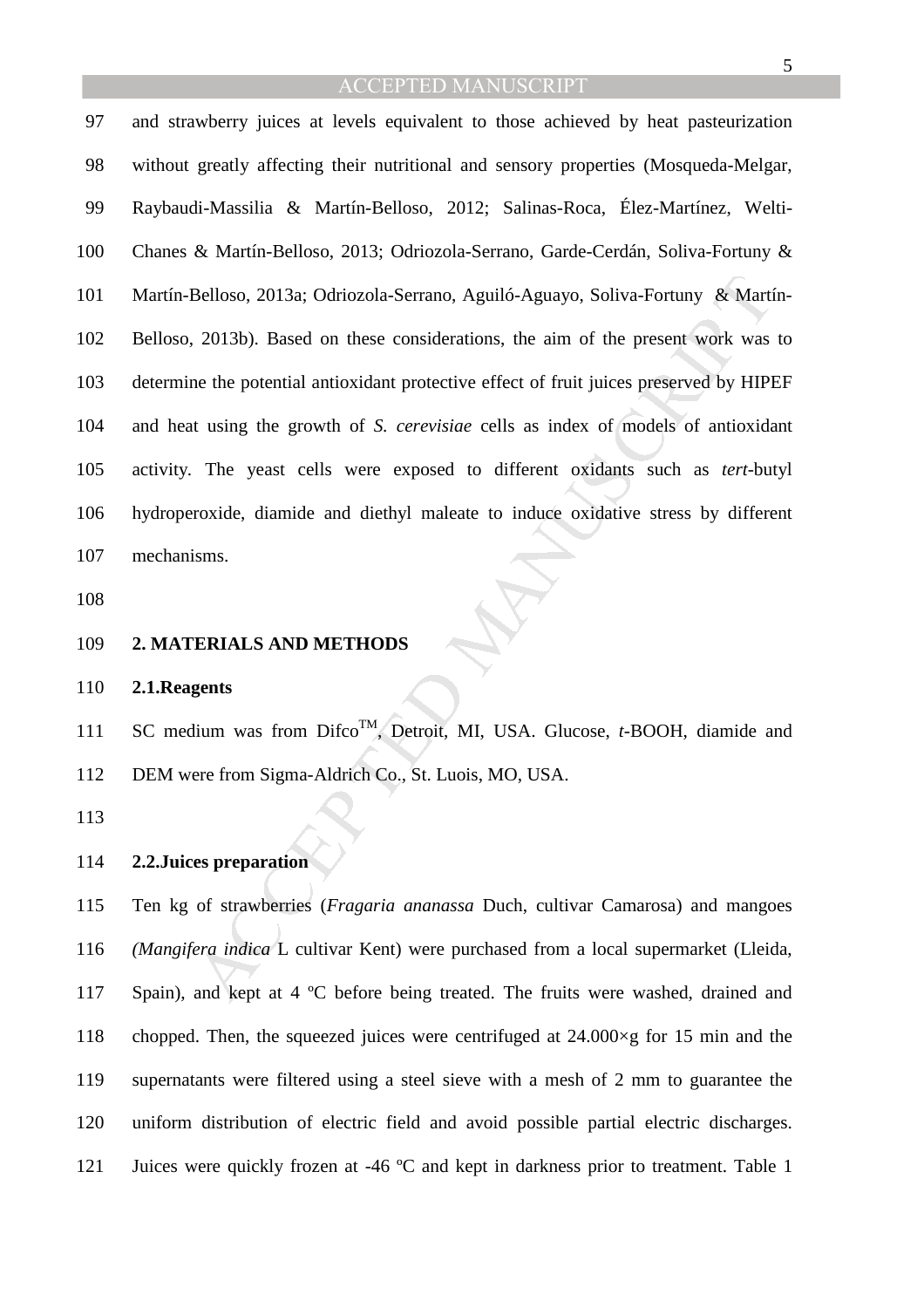122 presents the physicochemical parameters of the juices The pH and soluble solids content 123 of the juice were determined with a CRISON 2001 pH-meter (Crison, Barcelona, Spain) 124 and with a temperature-compensated refractometer Atago RX-1000 (Atago Company 125 Ltd., Tokyo, Japan), respectively. The color of juices was directly measured with a 126 Minolta CR-400 spectrophotocolorimeter (Konica Minolta Sensing, Inc., Osaka, Japan). 127 The CIE L\* (lightness), CIE a\* (red-green) and CIE b\* (yellow-blue) were read using a 128 D75 light source and setting the observer angle at 10º and electric conductivity (Testo 129 240 conductivimeter; Testo GmBh & Co, Lenzkirch, Germany).

130

#### 131 **2.3.Pulsed electric fields equipment**

CR-400 spectrophotocolorimeter (Konica Minolta Sensing, Inc., Osaka, Japan<br>
L<sup>\*</sup> (lightness), CIE a<sup>\*</sup> (red-green) and CIE b<sup>\*</sup> (yellow-blue) were read using<br>
t source and setting the observer angle at 10<sup>°</sup> and electric 132 High intensity pulsed electric field treatments were carried out using a continuous flow 133 bench scale system (OSU-4F, Ohio State University, Columbus, OH, USA), that 134 provides squared-wave pulses within eight co-field flow chambers arranged in series. 135 Each chamber had a treatment volume of  $0.012 \text{ cm}^3$ , delimited by two stainless steel 136 electrodes and separated by a gap of 0.29 cm. The flow rate of the process was adjusted 137 to 60 mL/min and controlled by a variable speed pump (model 752210-25, Cole Palmer 138 Instrument Company, Vermon Hills, IL, USA). The treatment temperature was kept 139 below 40 ºC using a cooling coil, which was connected before and after each pair of 140 chambers and submerged in an ice-water shaking bath. The thermocouples were 141 attached to temperature readers and isolated from the atmosphere with an insulation 142 tape. The temperatures of the inlet and outlet of each pair of chambers were recorded 143 every 0.1 s during HIPEF treatment. Juices were subjected to bipolar square-wave 144 pulses of 4 µs and 35 kV/cm field strength at frequencies of 100 Hz during 1700 µs 145 (strawberry juices) and 200 during 1500 µs (mango juices). These conditions were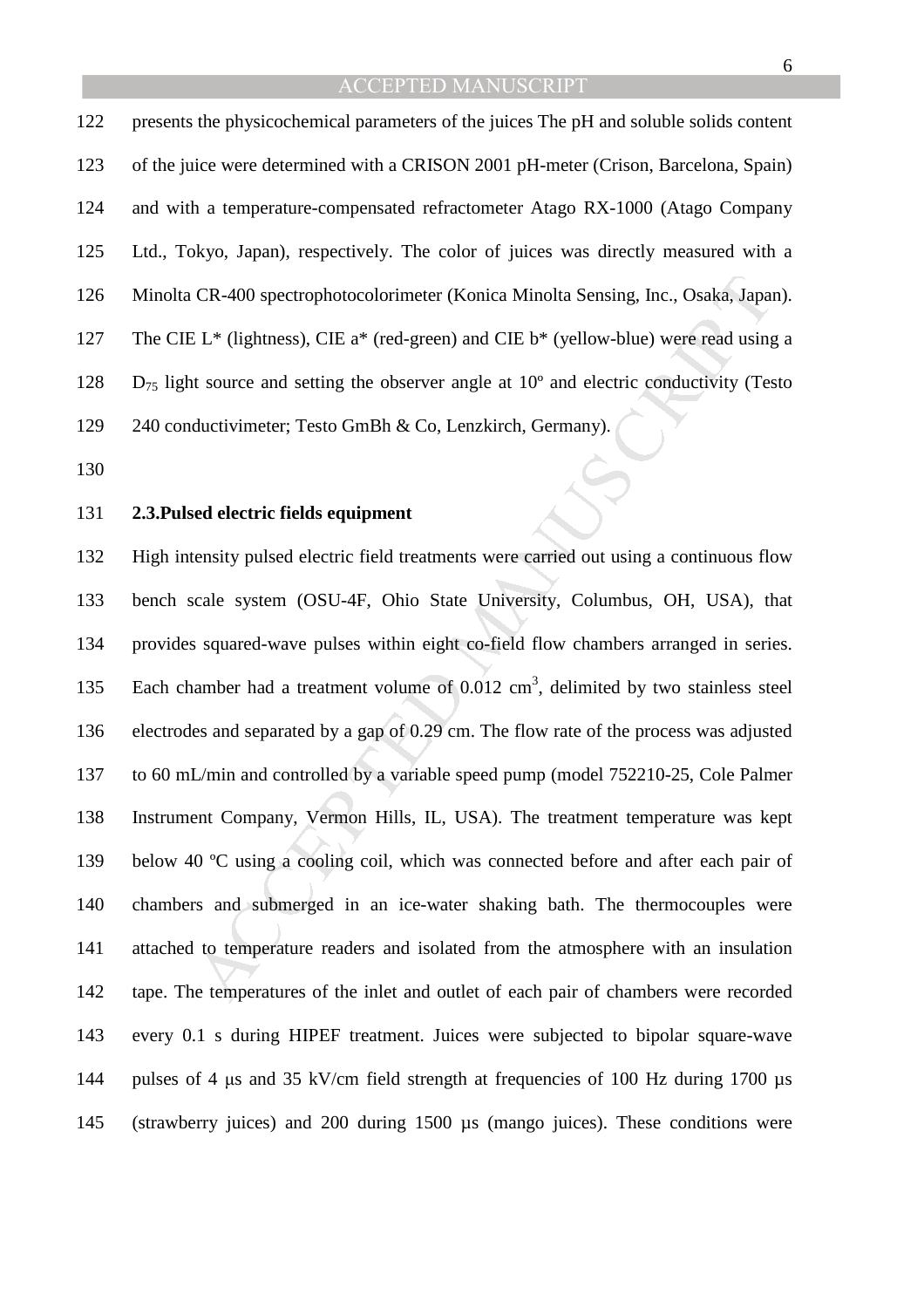7

- 146 selected to obtain safe juices (Mosqueda-Melgar, et al., 2012; Salinas-Roca, et al.,
- 147 2013).Three replicates of each treatment were carried out.

#### 148 **2.4.Thermal treatment**

11 (TT), strawberry and mango juices were subjected to heat processes at 90<br>12 which conditions are usually conducted by fruit juices industry to ensure safes<br>18 (Nagy, Chen & Shaw, 1993). Juices were thermally-treated in 149 In order to compare the effect of HIPEF treatment to that of the conventional thermal 150 treatment (TT), strawberry and mango juices were subjected to heat processes at 90 ºC 151 for 60 s, which conditions are usually conducted by fruit juices industry to ensure safety 152 of juices (Nagy, Chen & Shaw,1993). Juices were thermally-treated in a tubular heat 153 exchanger. A gear pump was used to maintain the juice flow rate through a stainless 154 steel heat exchange coil immersed in a hot water shaking bath (Universitat de Lleida, 155 Lleida, Spain). Three replicates of the treatment were carried out.

156

#### 157 **2.5.Packaging and storage conditions**

158 Fluid handling systems were sanitized prior to processing. Polypropylene sterilized 159 bottles of 100 mL were filled with fresh, HIPEF-treated or thermally-treated juices 160 which were poured directly from the treatment system, leaving the minimum amount of 161 headspace volume. Each bottle contained 90 ml of juice. Once the containers were 162 tightly closed, the juices were kept under refrigeration (4 ºC) in darkness prior the 163 analysis.

164

#### 165 **2.6.Yeast strains, media and growth conditions**

166 The commercial baker's yeast strain Plus Vital (from Lesaffre Yeast Corp., Maisons-167 Alfort, France) was employed. Cells were grown with shaking at 30ºC in synthetic 168 complete (SC) medium with 2% glucose (Sherman, 2002). Batch cultures in these 169 conditions had an exponential phase doubling time of 90 min. This medium contained 170 all required amino acids, as well as nitrogen bases and vitamins needed for growth, and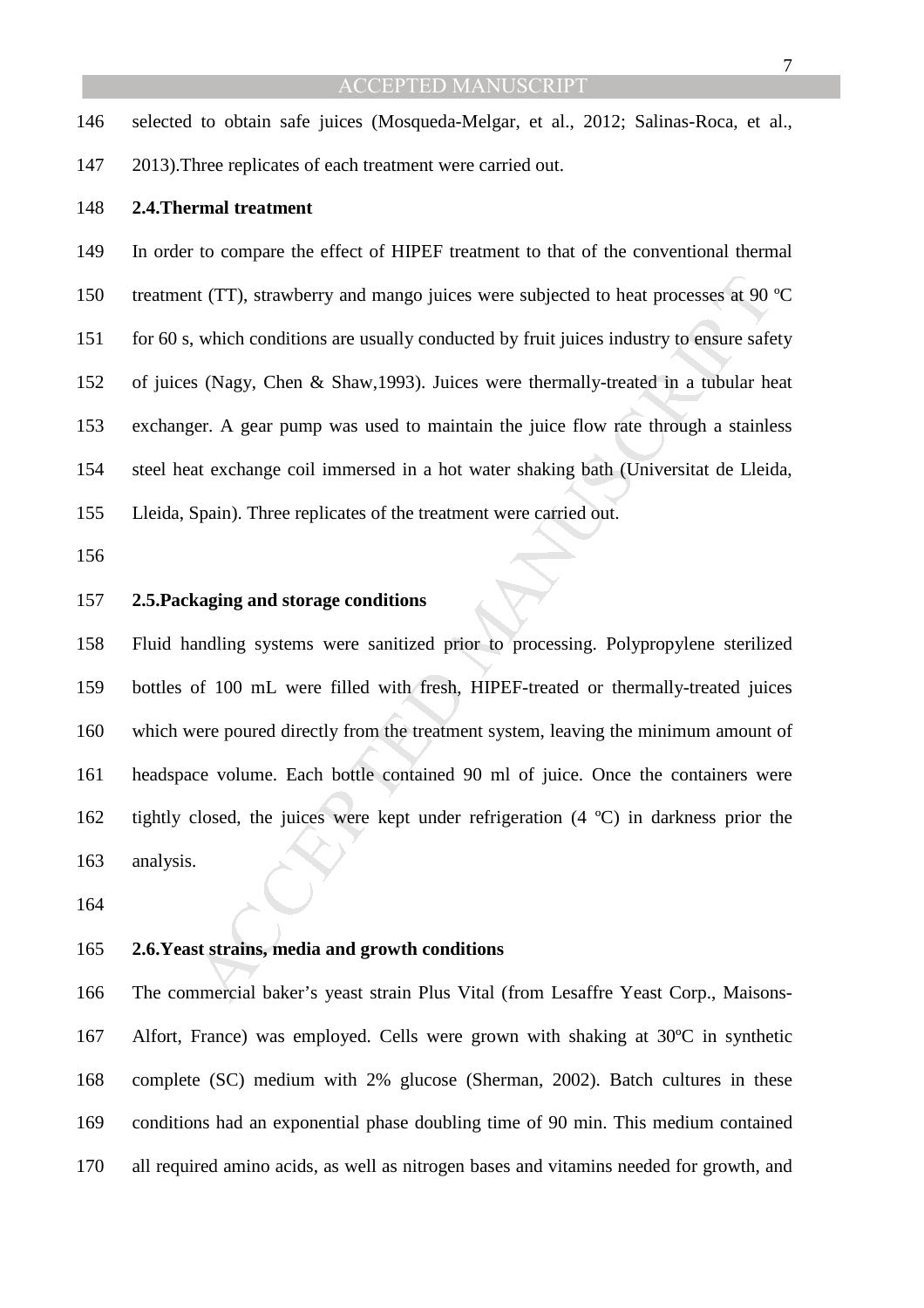171 supported an exponential growth rate similar to undefined complex growth media 172 (Sherman, 2002). Alternatively, yeast cells were grown in strawberry or mango juice at 173 30°C to stimulate yeast growth.

174

#### 175 **2.7.Growth measurements of treated cultures**

wth measurements of treated cultures<br>of the yeast strain subjected to parallel treatments was automatically record<br>density at 600 nm, OD<sub>600</sub>) at one-hour intervals during 30 hours, usi<br>al 0.5 ml cultures in wells of shak 176 Growth of the yeast strain subjected to parallel treatments was automatically recorded 177 (optical density at 600 nm,  $OD_{600}$ ) at one-hour intervals during 30 hours, using 178 individual 0.5 ml cultures in wells of shaken microtiter plates sealed with oxygen-179 permeable plastic sheets, in a PowerWave XS apparatus (BioTek, Winooski, VT, USA) 180 at controlled temperature (30°C). Identical cell numbers  $(2x10<sup>6</sup>)$  from exponential batch 181 cultures in SC medium were inoculated initially in each culture medium (SC or the 182 respective juice). For each growth condition (control untreated cells or cells treated with 183 a particular concentration of the oxidant) two parallel cultures were made, and three 184 independent experiments were made for each growth medium, oxidants and 185 concentration. The following oxidants were added inducing oxidative stress in cells: 186 *tert*-butyl hydroperoxide (*t*-BOOH), diamide and diethyl maleate (DEM). For each 187 growth curve the following parameters were recorded (Blomberg, 2011): maximal 188 growth rate ( $\mu$ , calculated as  $\log_{10}OD_{600} \cdot h^{-1}$ ) during the exponential growth phase of the 189 curve; maximal biomass growth  $(B)$ , biomass measured as  $OD<sub>600</sub>$  after 30 hours of 190 growth; and lag time  $(\lambda)$ , time period between cell inoculation and growth resumption.

191

#### 192 **2.8.Statistical analysis**

193 The Mann-Whitney non-parametric test was employed for pair wise comparisons 194 between mean values of different biological conditions, using the JMP package. 195 Significant differences were considered at the  $p < 0.05$  level.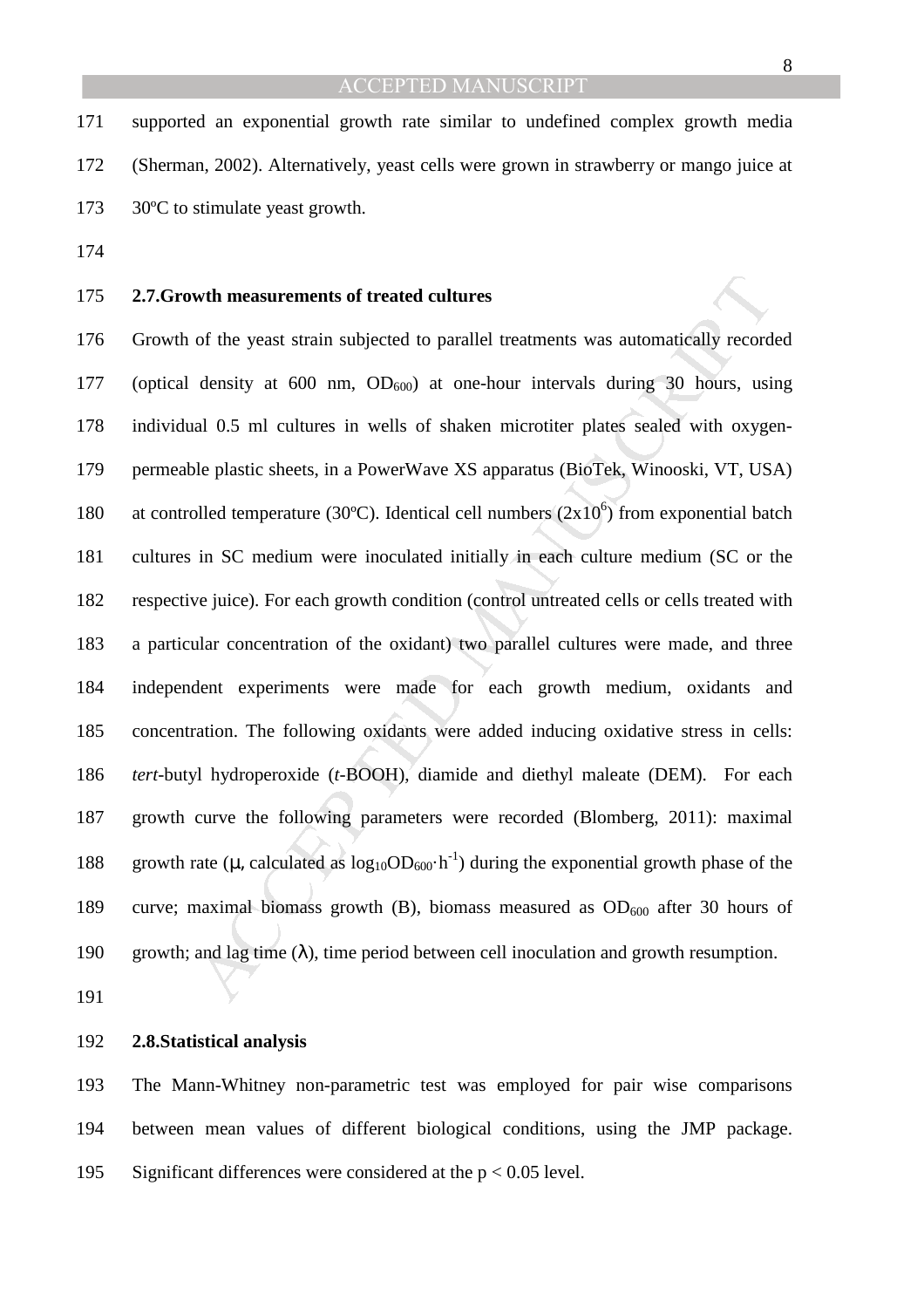#### 196 **3.RESULTS AND DISCUSSION**

uices  $(11.8 \pm 0.1)$  was significantly higher than the strawberry  $(7.5 \pm 0.3)$  juice<br>ng higher amount of soluble sugars in the former juice. Strawberry juice<br>d the highest a\*  $(4.3)$  value and the lowest b\*  $(2.7)$  compa 197 As can be seen in table 1, pH of both juices were lower than 4.5, thus the 198 microorganisms that are capable of growing in those juice are the lactic bacteria, yeasts, 199 and molds depending upon the environments (Parish, 1991). Soluble solids content of 200 mango juices (11.8  $\pm$  0.1) was significantly higher than the strawberry (7.5  $\pm$  0.3) juices, 201 suggesting higher amount of soluble sugars in the former juice. Strawberry juices 202 exhibited the highest  $a^*$  (4.3) value and the lowest  $b^*$  (2.7) comparing both juices, 203 which can be related to the high amount of red pigments. Electrical conductivity is a 204 property of food that measures the food's ability to conduct an electric current and it is a 205 function of product characteristics composition (sugar and salt content) and pH, among 206 others. Electric conductivity of strawberry juice  $(0.36 \pm 0.04)$  was higher than those 207 obtained by mango juices  $(0.28 \pm 0.02)$ , indicating that current will be better conducted 208 in strawberry juices.

209 On the other hand, the potential protective effect of strawberry juice on growth of yeast 210 cells was initially tested with the addition of an alkyl *t*-BOOH as oxidant. Peroxides are 211 metabolically generated during aerobic respiratory metabolism of eukaryotic cells. As 212 other peroxides, *t*-BOOH causes extensive oxidative damage on cellular lipids, proteins 213 and nucleic acids (Halliwell & Gutteridge, 2007). As a control, the growth of yeast cells 214 without and with *t*-BOOH in synthetic SC medium rich in amino acids, as well as 215 nitrogen bases and vitamins was measured. In this SC medium, *t*-BOOH concentrations 216 of 1.5 mM or higher totally inhibited yeast cell growth; while, yeast cells only resumed 217 growth at 1 mM concentration after a significantly larger lag time  $(\lambda)$  compared to yeast 218 cells without *t*-BOOH (Figure 1A). In contrast, in fresh strawberry juice medium, 219 growth of yeast cells was totally inhibited by the *t*-BOOH only at 2 mM concentration, 220 while at 1 mM no inhibitory effect on growth was observed in comparison to yeast cells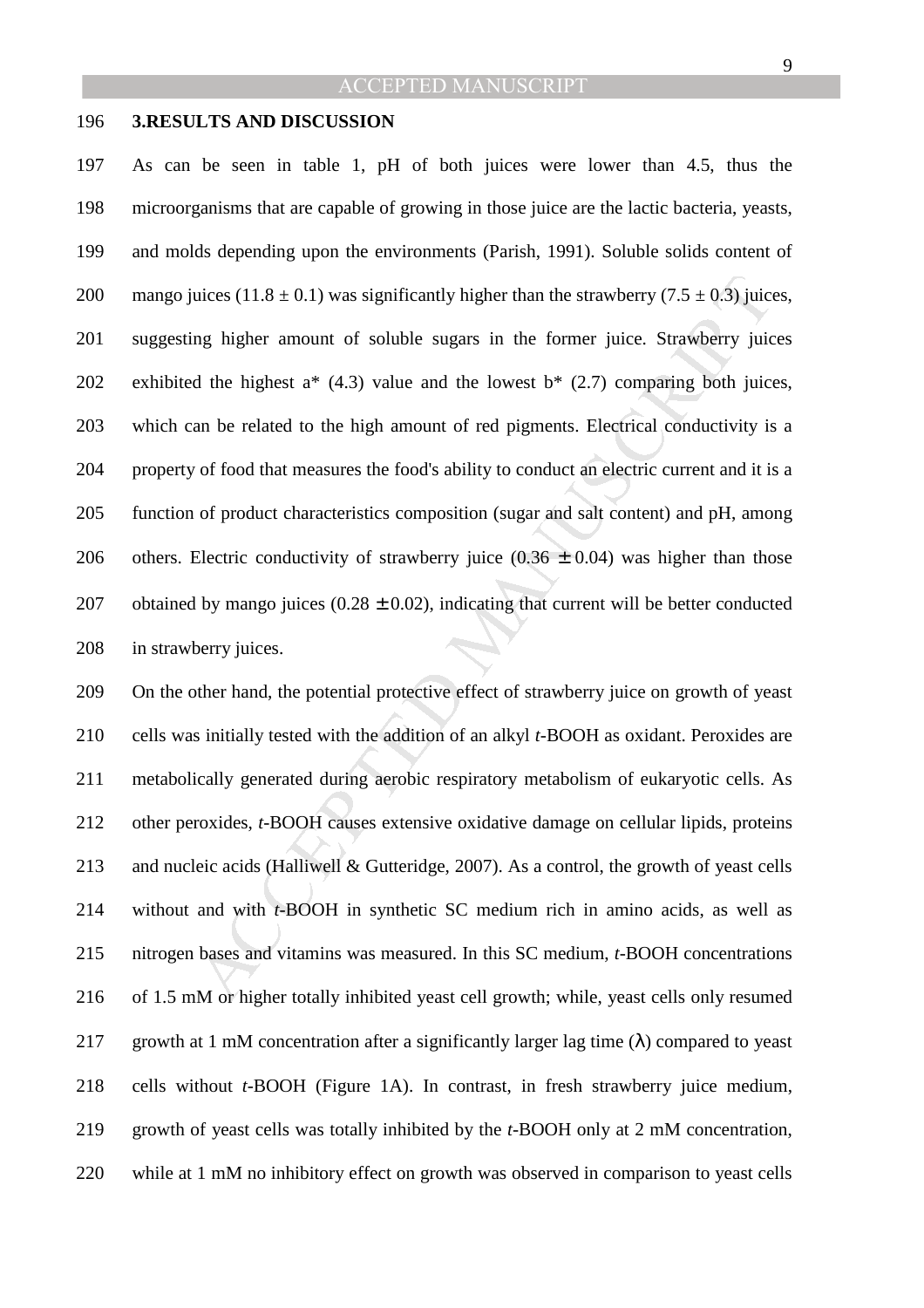e at higher levels in the juice. When HIPEF- or thermally-treated strawber<br>as the growth medium, growth of yeast cells upon the *t*-BOOH was furth<br>d compared to fresh juice, and cells were able to grow even at 2 mM *t*-B 221 treated with *t*-BOOH. It is also remarkable that total biomass production was 222 considerably higher (about two-fold) in fresh and HIPEF-treated strawberry juice than 223 in the SC medium without oxidant. This means that some nutrients and antioxidants are 224 limited in the SC medium for the yeast cells employed in the study, while being 225 available at higher levels in the juice. When HIPEF- or thermally-treated strawberry 226 juice was the growth medium, growth of yeast cells upon the *t*-BOOH was further 227 improved compared to fresh juice, and cells were able to grow even at 2 mM *t*-BOOH 228 (Figure 1A). This enhanced protective effect was more evident in the case of HIPEF-229 treated juices, especially when the  $\lambda$  parameter is considered for comparisons. Amino 230 acids are important food compounds, not only contributing to the nutritive value of 231 foods, but also providing health benefits such as antimutagenicity (Myung, Park, 232 Jung, Park & Soon, 2005) as well as reduction in blood sugar (Gibbs, Zougman, Masse 233 & Mulligan, 2004) and coronary hearth diseases (Anderson, Johnstone & Cook-Newell, 234 1995). Many studies have indicated that amine compounds such as amino acids, 235 biogenic amine and polyamines have antioxidant activity in food. Their mechanisms of 236 protection can be explained by chelation of pro-oxidative metal trace and by 237 regeneration of oxidized primary antioxidants (Marcuse, 1960). Total free amino acids 238 concentration increased significantly after HIPEF treatment of strawberry juice 239 compared to the fresh juice (Odriozola-Serrano, et al., 2013a). In addition, strawberry 240 juice is a rich source of health-related compounds with antioxidant activity such as 241 vitamin C and anthocyanins. Vitamin C is commonly recognized as one of the major, 242 naturally occurring antioxidants in fruits with protective effects against various 243 oxidative stress-related diseases (Omave & Zhang, 1998). Heat and HIPEF-treated (35 244 kV/cm for 1700 µs with 4-µs bipolar pulses at 100 Hz) strawberry juices contained 245 similar amounts of anthocyanins, ellagic and *p*-coumaric acids than fresh strawberry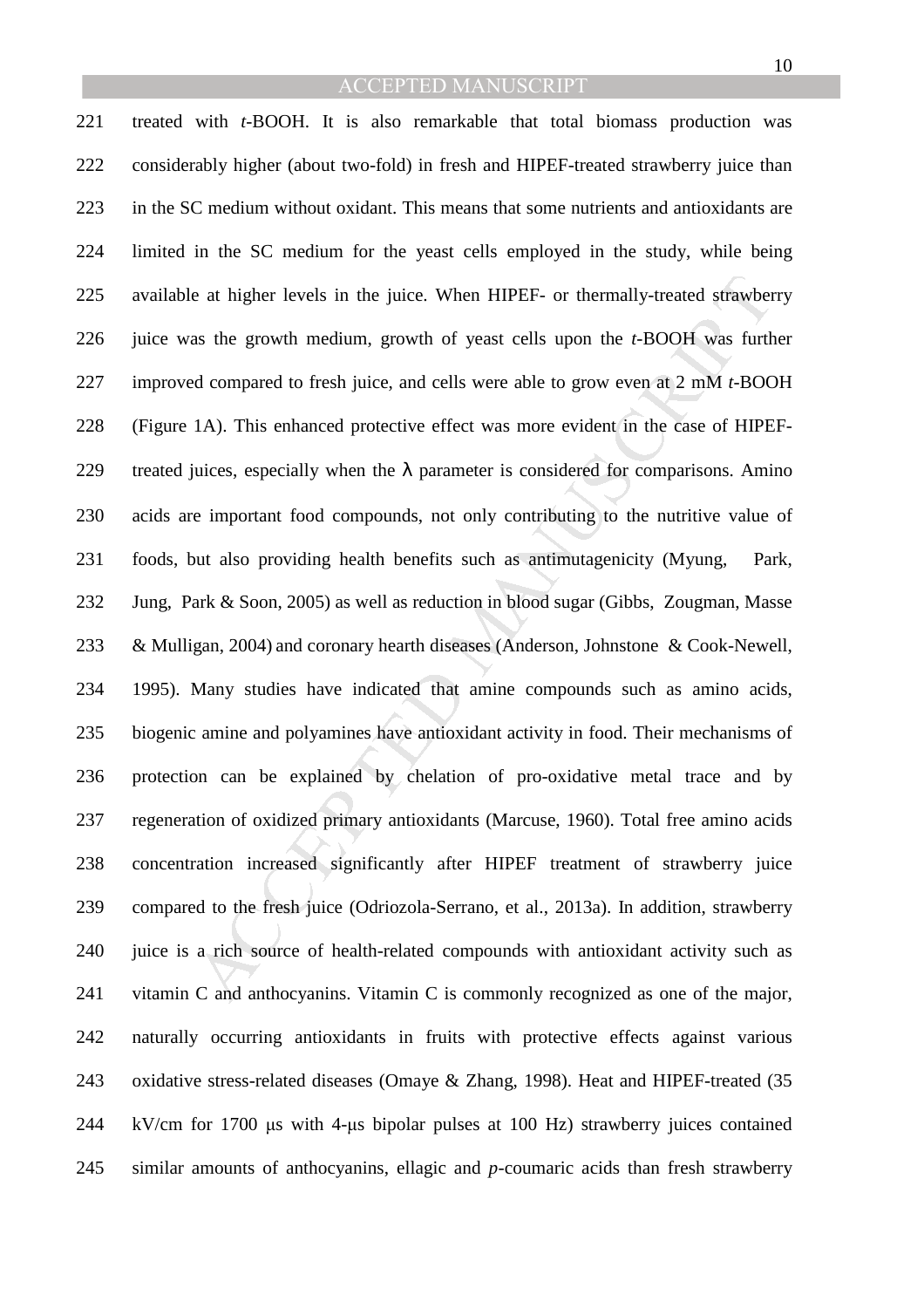246 juices (Odriozola-Serrano, et al., 2013b). Therefore, the protective effect of strawberry 247 juices could mainly be attributed to the amino acids content rather than to the vitamin C 248 concentration. However, more research is needed to fully assess the antioxidant 249 protection of health-related compounds and other secondary metabolites present in our 250 juices.

ditional oxidants causing oxidative stress, diamide (Kosower, Kosower<br>m, 1969) and DEM (Plummer, Smith & Sies, Bend, 1981) were also added<br>tlls. These compounds oxidize thiol groups of proteins and also of glutathior<br>she m 251 Two additional oxidants causing oxidative stress, diamide (Kosower, Kosower & 252 Wertheim, 1969) and DEM (Plummer, Smith & Sies, Bend, 1981) were also added to 253 yeast cells. These compounds oxidize thiol groups of proteins and also of glutathione, 254 which is the main redox regulator in the cells. Consequently, they have a narrower 255 oxidant effect than *t*-BOOH, although their alteration of the equilibrium between 256 reduced and oxidized glutathione may secondarily inhibit the antioxidant activity of 257 enzymes dependent on reduced glutathione such as glutathione peroxidases and 258 glutathione transferases (Herrero et al., 2008). Strawberry juice allows growth of yeast 259 cells at diamide concentrations of 2 and 3 mM, whereas, cells do not grow in SC 260 medium, at the same amount of oxidant (Figure 2A). This confirms the protective effect 261 of the juice upon oxidative stress related to the oxidize thiol groups of proteins and 262 glutathione of the yeast cells. In this case, no significant differences among fresh, 263 HIPEF or heat treated strawberry juices medium were observed when comparing the 264 three growth parameters (Figure 2A). DEM had a much milder inhibitory effect on yeast 265 cell growth than *t*-BOOH or diamide. Considering the SC medium, the adaptation 266 period was delayed in yeast cells with a concentration as high as 8 mM of DEM 267 compared to those without oxidant, while non-significant differences in growth rate and 268 final biomass were observed (Figure 2B). Similar enhancement of growth rate and 269 biomass parameters was observed in cells yeast grown in strawberry juice with addition 270 of 8 mM of DEM as oxidant. The only significant protective effect of the strawberry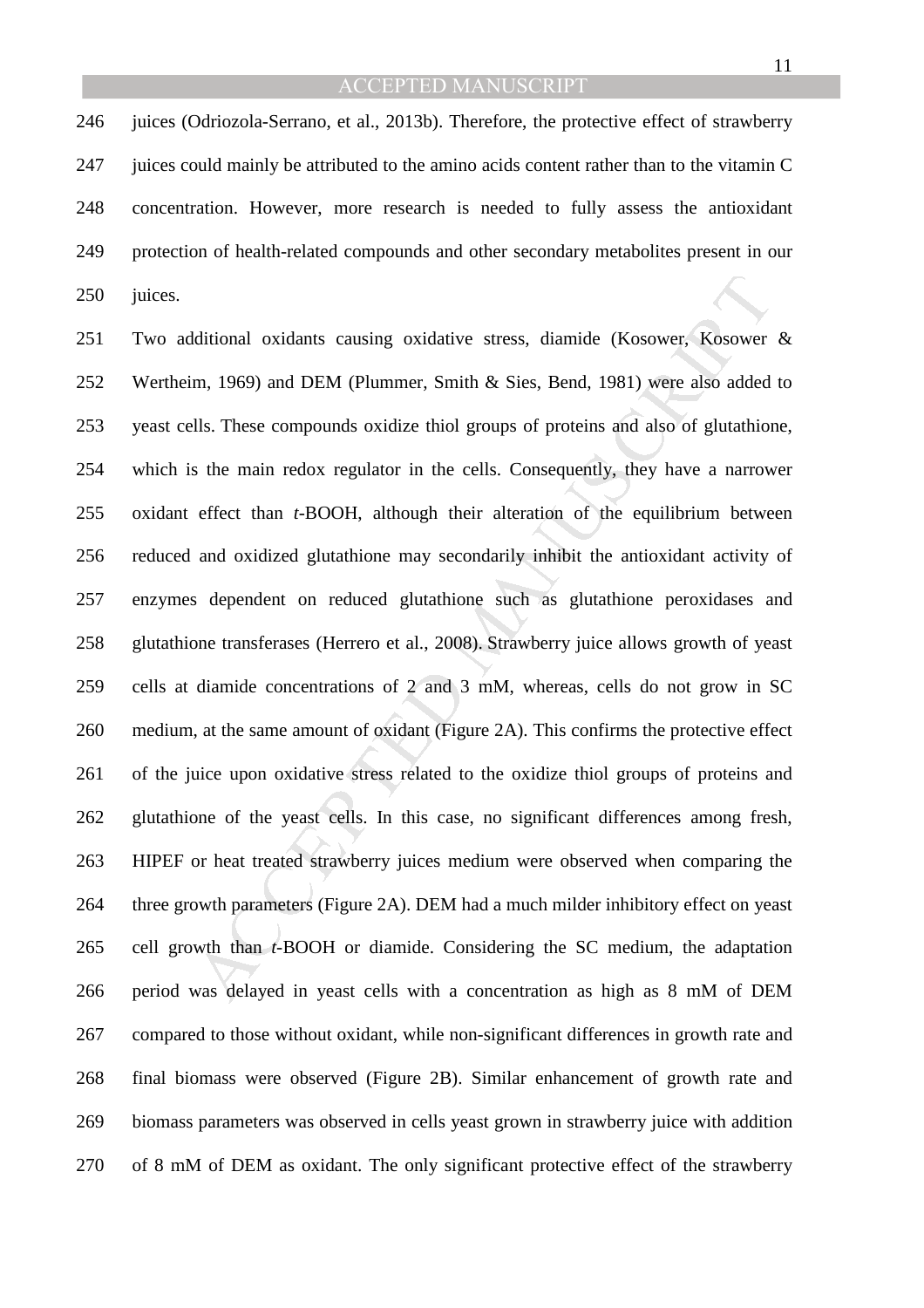271 juice compare to SC medium was on shortening the differences in the lag time between 272 cultures with or without oxidant (Figure 2B). All these results confirm that the observed 273 antioxidant protective role of strawberry juice against *t*-BOOH can be extended to the 274 diamide oxidant, although in this last case such protection is not enhanced neither by 275 HIPEF or thermal treatments. These differences could be related to the different 276 antioxidant systems directly acting for peroxide detoxification (mainly catalases and 277 peroxidases) and for repairing diamide-mediated thiol oxidation (mainly thioredoxins 278 and glutathione-dependent glutaredoxins). The low oxidant activity of DEM in the 279 experimental conditions could be related to the progressive inactivation of the oxidant 280 molecules during incubation of the cultures. This would explain why the only inhibitory 281 effects observed are on the lag time at the initial stages of the cultures.

or thermal treatments. These differences could be related to the different<br>ant systems directly acting for peroxide detoxification (mainly catalases a<br>sases) and for repairing diamide-mediated thiol oxidation (mainly thior 282 The effect of the three oxidants on yeast cells was also studied in mango juice. In this 283 case, exponential growth rate of untreated cultures was higher in synthetic SC medium 284 than in mango juice, although the final accumulated biomass was higher in the latter 285 (Figure 3). As in the case of strawberry juice, this would be related with the higher 286 nutrient and antioxidant content in juices, delaying nutrient exhaustion and consequent 287 growth arrest. Comparison of the absolute values of the growth rate and biomass 288 parameters in fresh strawberry (Figure 1 and 2) and mango (Figure 3) juices evidence 289 that strawberry juice provides richer conditions for the yeast cells to growth than 290 mango. High oxidant concentrations (1.5 mM for *t*-BOOH, and 2.5 mM for diamide) 291 totally inhibiting yeast cell growth in SC medium, whereas a protective effect on growth 292 was observed in juices when any of the three growth parameters was considered (Figure 293 3A and 3B). The mango juice-based protection was significant for the *t*-BOOH and 294 diamide, but it was much more intense for the latter oxidant. In contrast, no protection 295 by mango juice against DEM action was observed similarly to the strawberry juice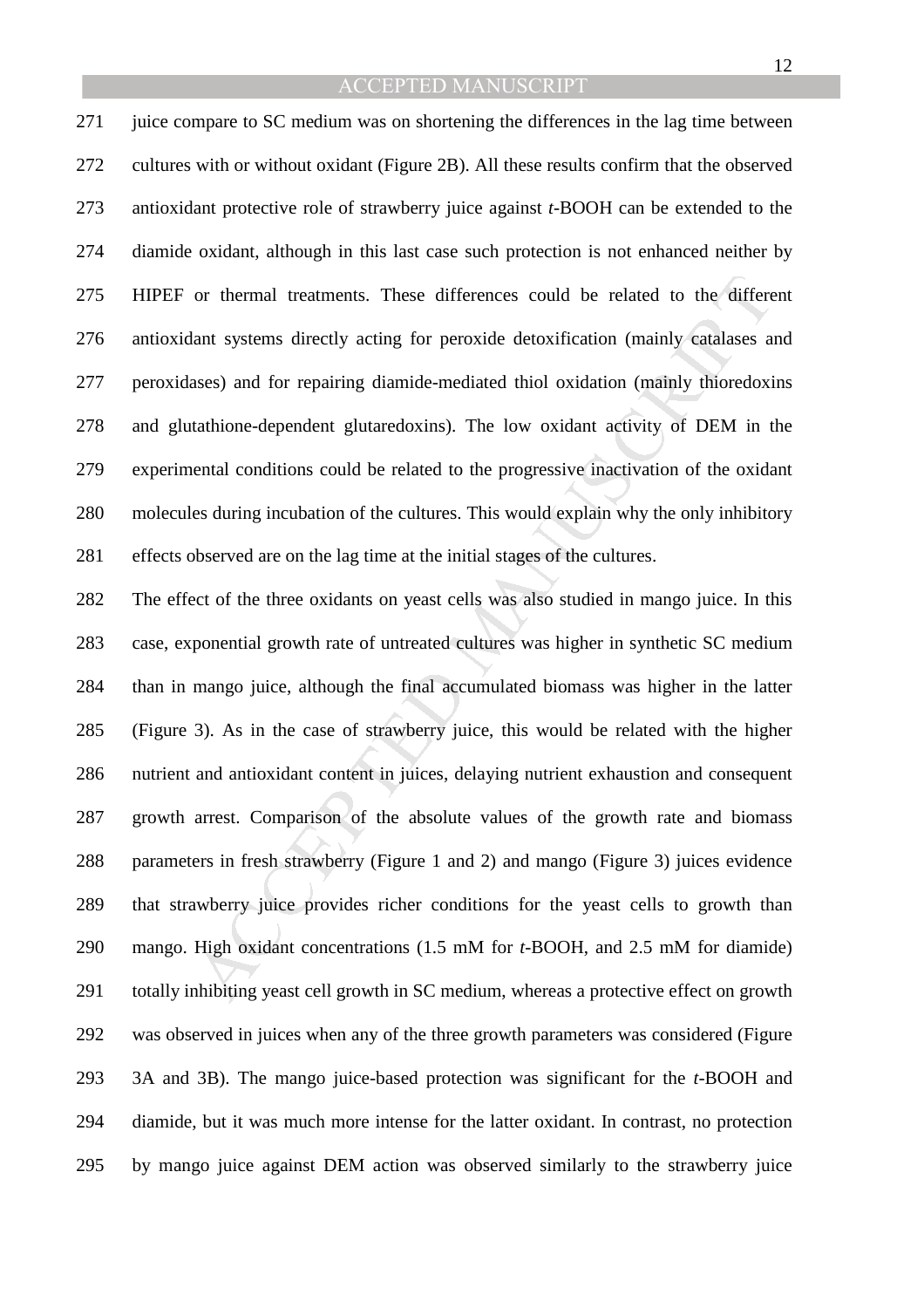ay be a consequence of the low toxicity of this oxidant against the reporter yer<br>ployed in this study, perhaps due to deficient entry of the oxidant into the cel<br>e only statistically significant differences between yeast c 296 (Figure 3C). The fact that mango protection is more effective against a specific thiol 297 oxidant as diamide than in the case of oxidants with wider effects as *t*-BOOH points to 298 the existence of disulfide-reducing activities in the mango juice. The surprising 299 observation that no protection exist against DEM neither by strawberry nor by mango 300 juice may be a consequence of the low toxicity of this oxidant against the reporter yeast 301 cells employed in this study, perhaps due to deficient entry of the oxidant into the cells. 302 Thus, the only statistically significant differences between yeast cells growth with or 303 without oxidant in SC medium occurred in the lag time, even at a concentration of DEM 304 as high as 8 mM (compared with diamide at 2-3 mM), and a similar situation was 305 observed in yeast cells grown in strawberry juice. In mango juice, DEM toxicity was 306 even moderately exacerbated compared with SC medium in particular when the biomass 307 parameter was considered (Figure 3C). In these conditions, the modest inhibitory effects 308 by DEM could be caused by mechanisms different from thiol oxidation that would not 309 be protected by the juice.

310

#### 311 **4.CONCLUSION**

312 Employing a *S. cerevisiae* yeast cells has allowed us to discriminate between the ability 313 of two different fruit juices to sustain growth of yeast cells and to provide antioxidant 314 protection during oxidative stress conditions. Strawberry juice presents substantially 315 richer nutritional conditions than mango juice for yeast growth, and thus yeast cells 316 display higher growth rate and reach a higher final culture biomass in the former juice. 317 In any case, both juices provide protection to the yeast cells against oxidative stress 318 acting at different biochemical levels as the organic *t-*BOOH or the thiol oxidant 319 diamide. The antioxidant properties of the two juices are not lost in HIPEF or thermal-320 treated juices, and even HIPEF treatment of strawberry juice causes enhanced growth of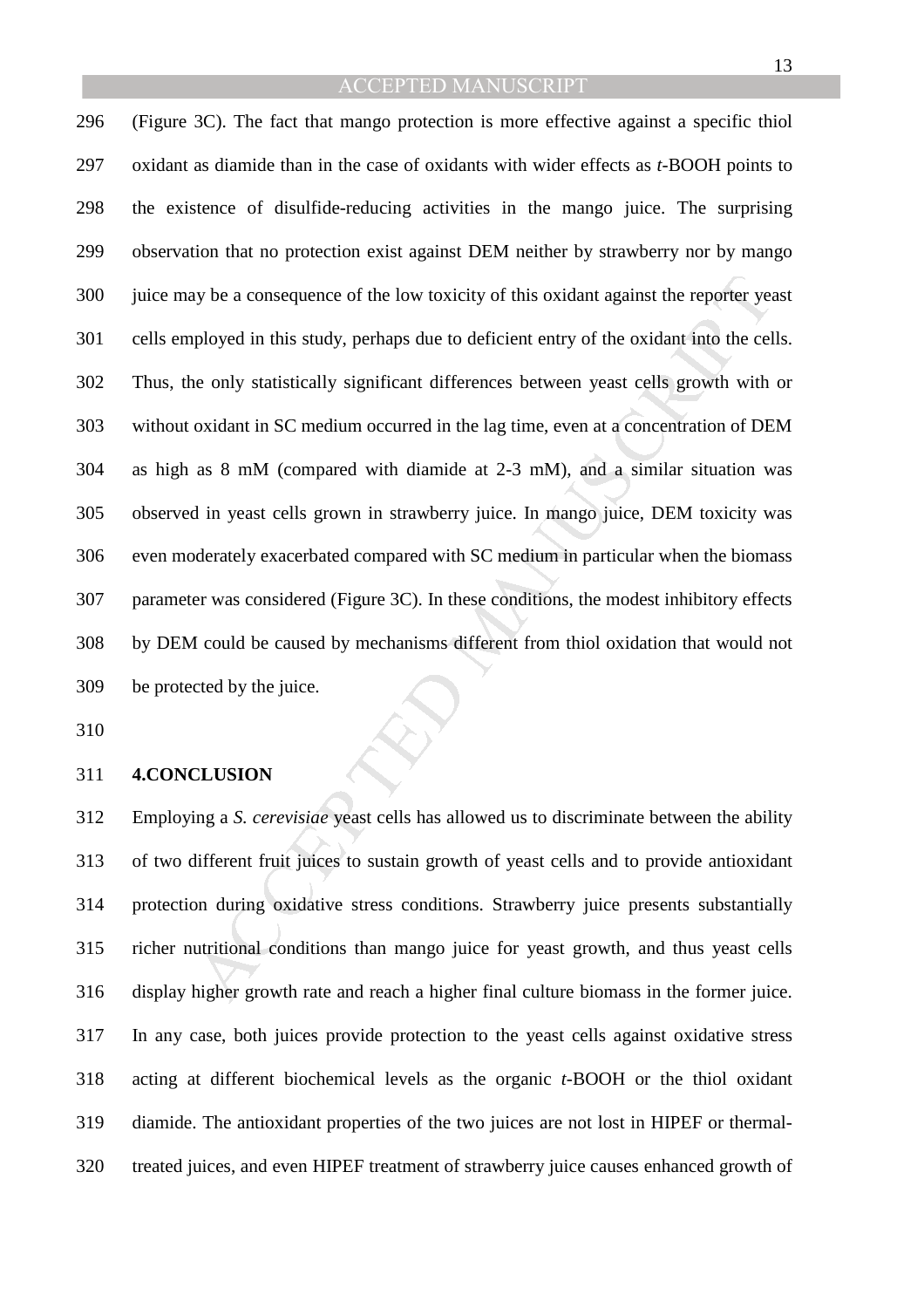MANUSCRIPT 321 the yeast cells. This supports that HIPEF treatment of juices induces some chemical 322 conversion resulting in more effective antioxidant molecules. The yeast cells reported 323 model provides an easy-to-use biological system to further characterize the specific 324 molecules of the juices responsible for the antioxidant protective effects.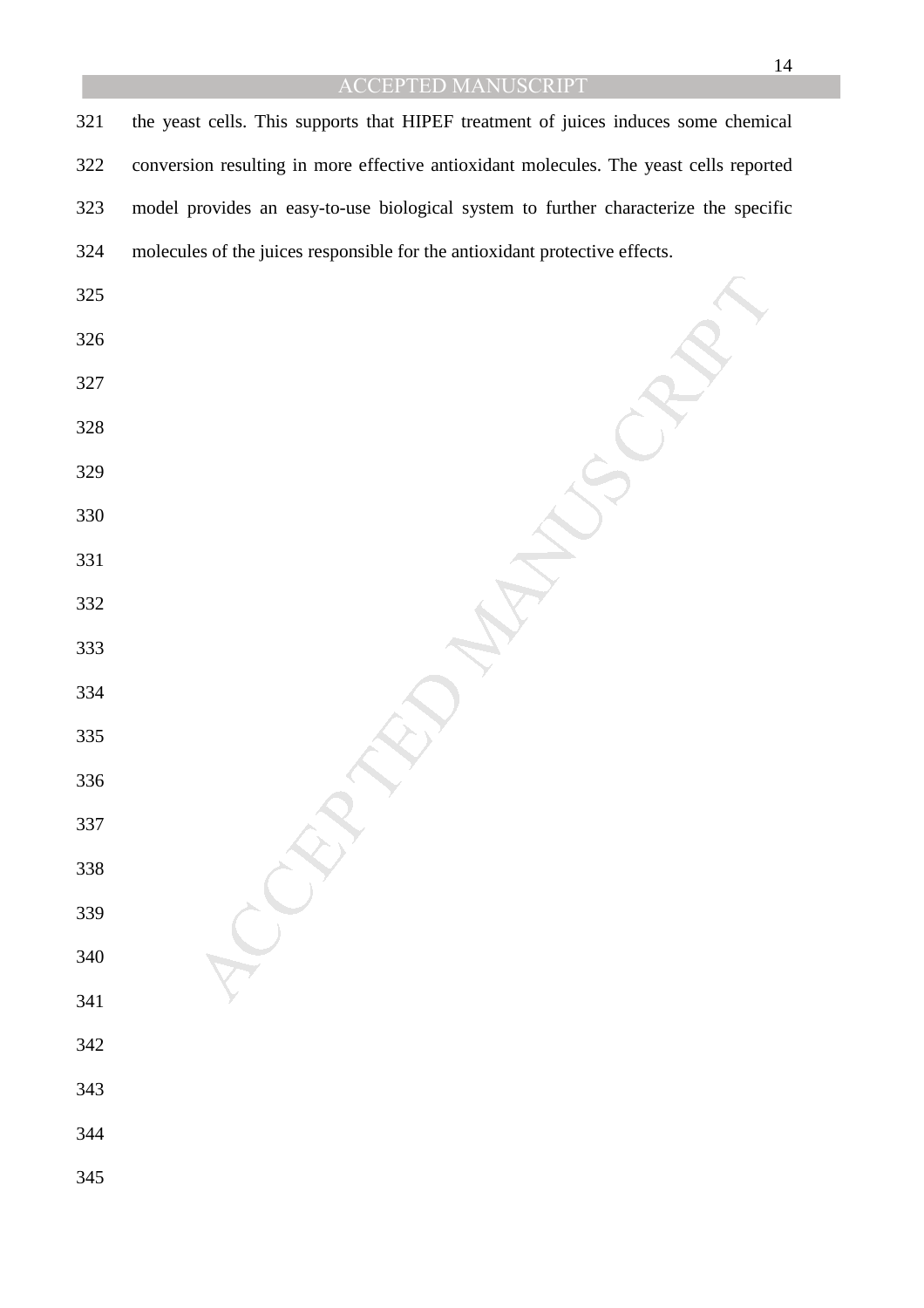#### 346 **5. REFERENCES**

- 347 -Anderson, J.W., Johnstone, B.M., & Cook-Newell, M.E. (1995). Meta-analysis of the 348 effects of soy protein intake on serum lipids. *The New England Journal of Medicine*, 349 *333 (5)*, 276-282.
- 1, L., Amorim, M.A., Rodrigues, O., De Freitas, V., Moradas-Ferrerira, Ious, N. et al. (2007). Quercetin increases oxidative stress resistance a<br>evity in Saccharomyces cerevisiae. *Journal of Agricultural and Formistry*, 5 350 -Belinha, L., Amorim, M.A., Rodrigues, O., De Freitas, V., Moradas-Ferrerira, P., 351 Mateus, N. et al. (2007). Quercetin increases oxidative stress resistance and 352 longevity in Saccharomyces cerevisiae. *Journal of Agricultural and Food*  353 *Chemistry*, 55, 2446-2451. -Blomberg, A. (2011). Measuring growth rate in high-354 throughput growth phenotyping. *Current Opinion in Biotechnology*, *22*, 94-102. 355 -Deliza, R., Rosenthal, A., & Silva, A.L.S. (2003). Consumer attitude towards
- 356 information on non-conventional technology. *Trends in Food Science and*  357 *Technology*, *14*, 43-49.
- 358 -Duarte, I.F., Barros, A., Delgadillo, I., Almeida, C., & Gil, A.M. (2002). Application of 359 FTIR spectroscopy for the quantification of sugars in mango juice as a function of 360 ripening. *Journal of Agricultural and Food Chemistry, 50*, 3104-3111.
- 361 -Escoté, X., Miranda, M., Menoyo, S., Rodríguez-Porrata, B., Carmona-Gutiérrez, D.,
- 362 Jungwirth, H., Madeo, F., Cordero, R.R., Mas, A., Tinahones, F., Clotet, J., &
- 363 Vendrell. J. (2012). Resveratrol induces antioxidant defence via transcription factor 364 Yap1p. *Yeast*, *29*, 251-263.
- 365 -Gasch, A.P. (2007). Comparative genomics of the environmental stress response in 366 ascomycete fungi. *Yeast, 24*, 961-976.
- 367 -Giampieri, F., Tulipani, S., Alvarez-Suarez, J.M., Quiles, J.L., Mezzetti, B., & Battino,
- 368 M. (2012). The strawberry: composition, nutritional quality, and impact on human
- 369 health. *Nutrition*, *28*, 9-19.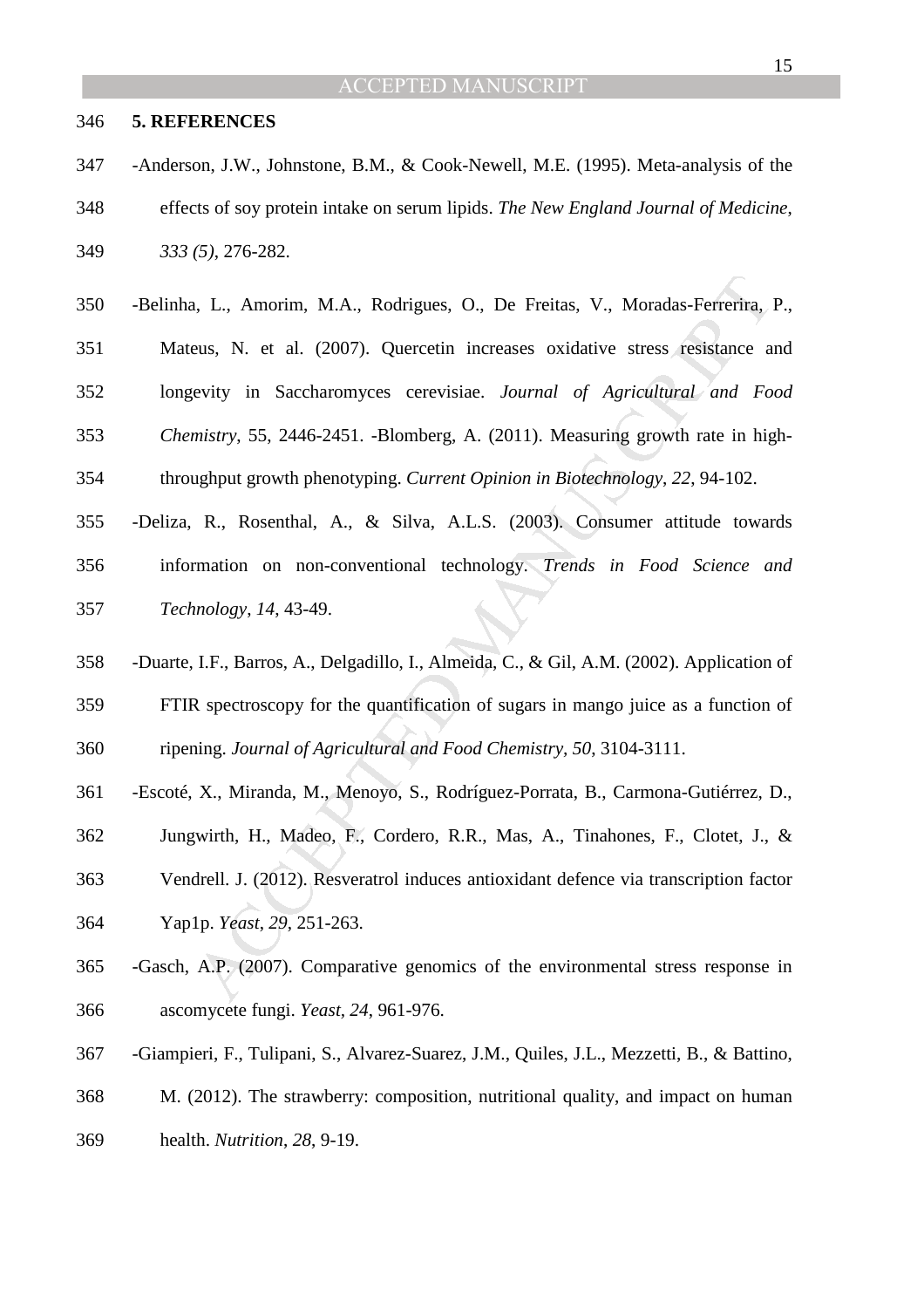16

- 370 -Gonzalez-Aguilar, G. A., Celis, J., Sotelo-Mundo, R. R., de la Rosa, L. A., Rodrigo-371 Garcia, J., & Alvarez-Parrilla, E. (2008). Physiological and biochemical changes of 372 different fresh-cut mango cultivars stored at 5° C. *International Journal of Food*  373 *Science and Technology*, *43*, 91-101.
- 374 -Grant, C.M. (2001).Role of the glutathione/glutaredoxin and thioredoxin systems in
- 375 yeast growth and response to stress conditions. *Molecular Microbiology*, *39*, 533- 376 541.
- -Halliwell, B., & Gutteridge, J.M.C. (2007). *Free Radicals in Biology and Medicine.* 377
- 378 . Edition  $4<sup>th</sup>$ . Oxford, England: Oxford University Press.
- 379 -Herrero, E., Ros, J., Bellí, G., & Cabiscol, E. (2008). Redox control and oxidative 380 stress in yeast cells. *Biochemica et Biophysica Acta*, *1780*, 1217-1235.
- 381 -Huang, D., Ou, B., Prior, R. The chemistry behind antioxidant capacity assays. *Journal*  382 *Agricultural and Food Chemistry*, 53, 1841-1856.
- 383 -Jamieson, D.J. (1998). Oxidative stress responses of yeast *Saccharomyces cerevisiae*.
- 384 *Yeast, 14*, 1511-1522.
- C.M. (2001).Role of the glutathione/glutaredoxin and thioredoxin systems<br>a growth and response to stress conditions. *Molecular Microbiology*, 39, 53<br>ell, B., & Gutteridge, J.M.C. (2007). *Free Radicals in Biology and Medi* 385 -Klopotek, Y., Otto, K., & Böhn, V. (2005). Processing strawberries to different 386 products alters contents of vitamin C, total phenolics, total anthocyanins, and 387 antioxidant capacity. *Journal of Agricultural and Food Chemistry*, *53*, 5640-5646.
- 388 -Kosower, N.S., Kosower, E.M., & Wertheim, B. (1969). Diamide, a new reagent for
- 389 the intracellular oxidation of glutathione to the disulfide. *Biochemical and*
- 390 *Biophysical Research Communications*, *37*, 593-596.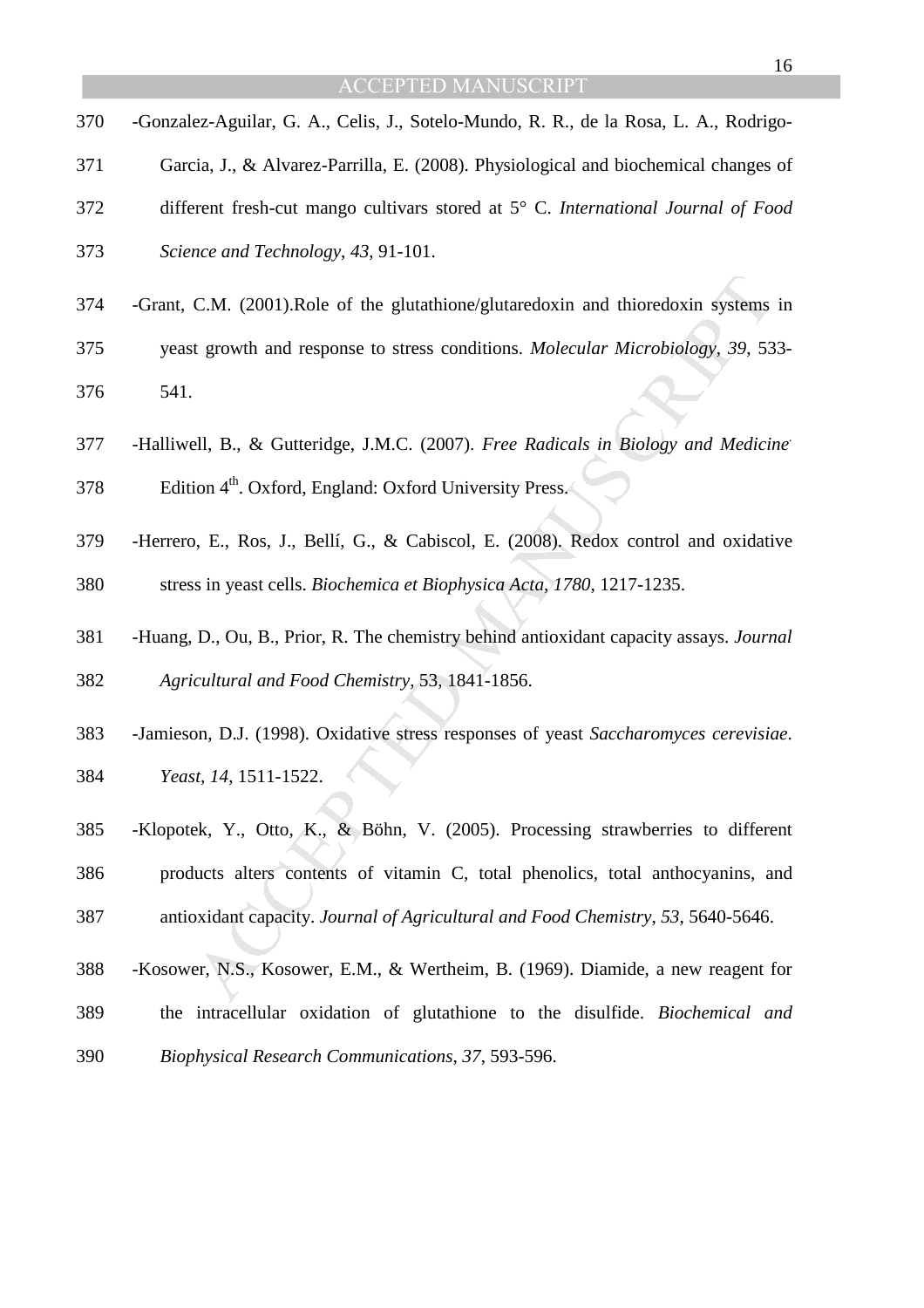- 391 -Krzepilko, A., Swiecilo, A., Wawryn, J., Zadrag, R., Koziol, S., Bartosz, G., &
- 392 Bilinski, T. (2004). Ascorbate restores lifespan of superoxide-dismutase deficient

393 yeast. *Free Radical Research, 38*, 1019-1024.

- 394 -Kwolek-Mirek, M., Zadrag-Tecza, R., & Bartosz, G. (2012). Ascorbate and thiol
- 395 antioxidants abolish sensitivity of *Saccharomyces cerevisiae* to disulfuram. *Cell*
- 396 *Biology and Toxicology*, *28*, 1-9.
- 397 -Leitch, J.M., Yick, P.J., & Culotta, V.C. (2009). The right to choose: multiple 398 pathways for activating copper, zinc superoxide dismutase. *The Journal of*  399 *Biological Chemistry*, *284*, 24679-24683.
- 400 -Lillig, C.H., Berndt, C., & Holmgren, A. (2008). Glutaredoxin systems. Biochimica et
- 401 Biophysica Acta, *1780*, 1303-1317.
- 402 -Marcuse, R. (1960). Antioxidative effect of amino-acids. *Nature*. 186, 886-887.
- 403 -Monteiro, G., Horta, B.B., Pimenta, D.C., Augusto, O., & Netto, L.E. (2007). 404 Reduction of 1-Cys peroxiredoxins by ascorbate changes the thiol-specific 405 antioxidant paradigm, revealing another function of vitamin. *Proceedings of the*

406 *National Academy of Sciences of the United States of America*, *104*, 4886-4891.

- oxidants abolish sensitivity of *Saccharomyces cerevisiae* to disulfuram. Consident and *Toxicology*, 28, 1-9.<br>
J.M., Yick, P.J., & Culotta, V.C. (2009). The right to choose: multiply<br>
ways for activating copper, zinc supe 407 -Mosqueda-Melgar, J., Raybaudi-Massilia, R.M., & Martín-Belloso, O. (2012). 408 Microbiological shelf-life and sensory evaluation of fruit juices treated by high-409 intensity pulsed electric fields and antimicrobials*. Food and Bioproducts*  410 *Processing*, *90*, 205-214.
- 411 -Myung, Y.L., Park, S.-Y., Jung, K.O., Park, K.-Y., & Soon, D.K. (2005). Quality and 412 functional characteristics of chungkukjang prepared with various Bacillus sp. 413 isolated from traditional chungkukjang. *Journal of Food Science, 70(4)*, M191- 414 M196.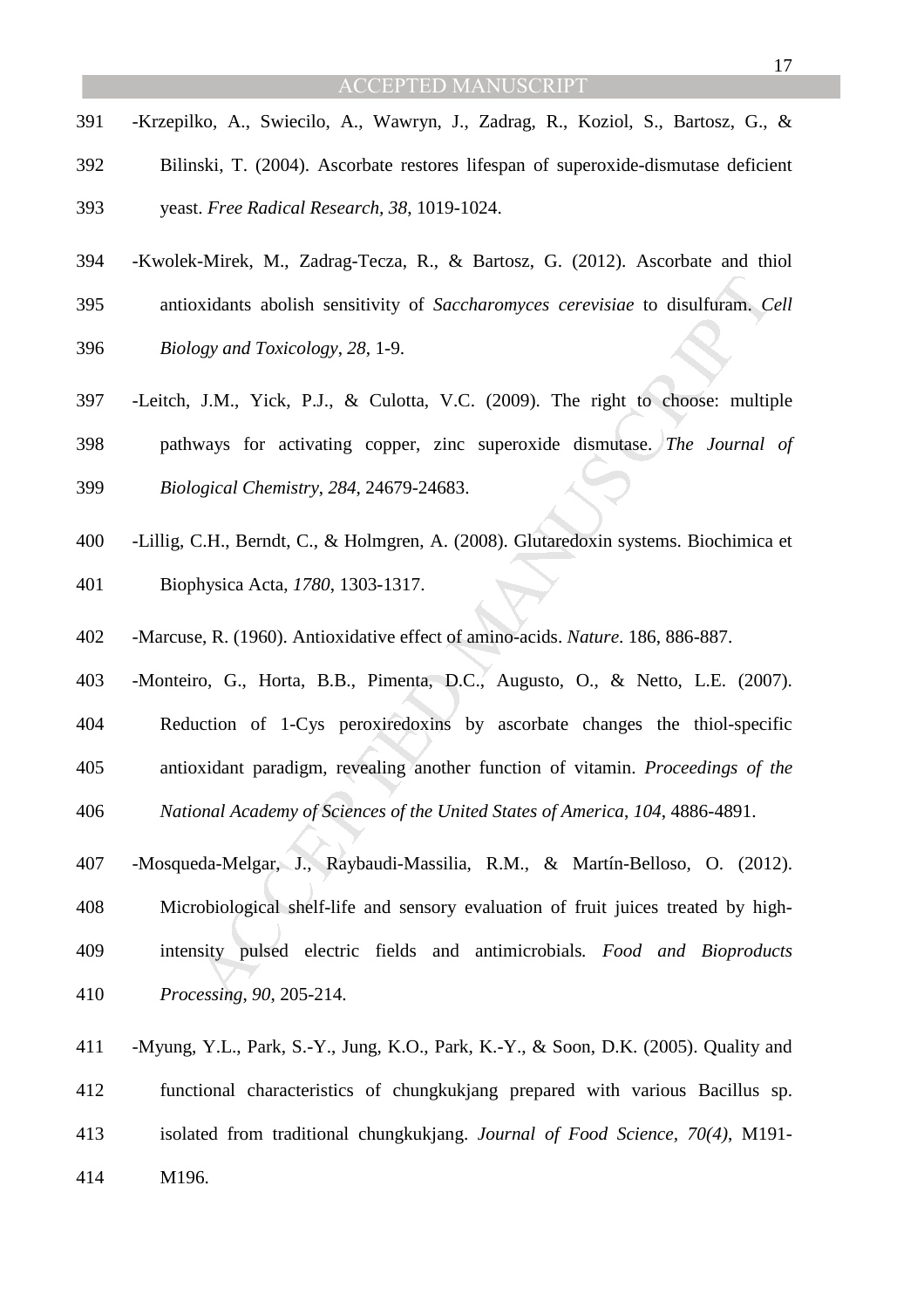- 415 -Nagy, S., Chen, C.S., & Shaw, P.E. (1993). *Fruit juice processing technology*. Florida:
- 416 Auburndale, Agscience.
- 417 -Odriozola-Serrano, I., Soliva-Fortuny, R., & Martin-Belloso, O. (2008). Phenolic acids,
- 418 flavonoids, vitamin C and antioxidant capacity of strawberry juices processed by
- 419 high-intensity pulsed electric fields or heat treatments. *European Food Research*
- 420 *and Technology*, *228*, 239-248.
- 421 -Odriozola-Serrano, I., Garde-Cerdán, T., Soliva-Fortuny, R., & Martín-Belloso, O.

422 (2013a). Differences in free amino acid profile of non-thermally treated tomato and 423 strawberry jueces. *Journal of Food Composition and Analysis*, *32*, 51-58.

- 424 -Odriozola-Serrano, I., Aguiló-Aguayo, I., Soliva-Fortuny, R., & Martín-Belloso, O.
- -intensity pulsed electric fields or heat treatments. *European Food Resear*<br>*Technology*, 228, 239-248.<br>
ola-Serrano, I., Garde-Cerdán, T., Soliva-Fortuny, R., & Martín-Belloso,<br>
3a). Differences in free amino acid profi 425 (2013b). Pulsed electric fields processing effects on quality and health-related 426 constituents of plant-based foods. *Trends in Food Science and Technology*, *29*, 98- 427 107.
- 428 -Omaye, S.T., & Zhang, P. (1998). Phytochemical interactions: β-carotene, tocopherol
- 429 and ascorbic acid. In W.R. Bidlack, S.T. Omaye, M.S., Meskin, & D. Jahner (Eds),
- 430 *Phytochemicals, a new paradigm* (pp. 53-75). Lancaster: Technomic.
- 431 -Parish, M.E. (1991). Microbiological concerns in citrus juice processing. *Food*  432 *Technology*, 45(4), 128-136.
- 433 -Plummer, J.L., Smith, B.R., Sies, H., & Bend, J.R. (1981). Chemical depletion of 434 glutathione *in vivo*. *Methods in Enzymology*, *77*, 50-59
- 435 -Raspor, P., Plesnicar, S., Gazdag, Z., Pesti, M., Miklavcic, M., Lah, B., Logar-
- 436 Marinsek, R., & Poljsak, B. (2005). Prevention of intracellular oxidation in yeast:
- 437 the role of vitamin E analogue, Trolox (6-hydroxy-2,5,7,8-tetramethylkroman-2-
- 438 carboxyl acid). *Cell Biology International*, *29*, 57-63.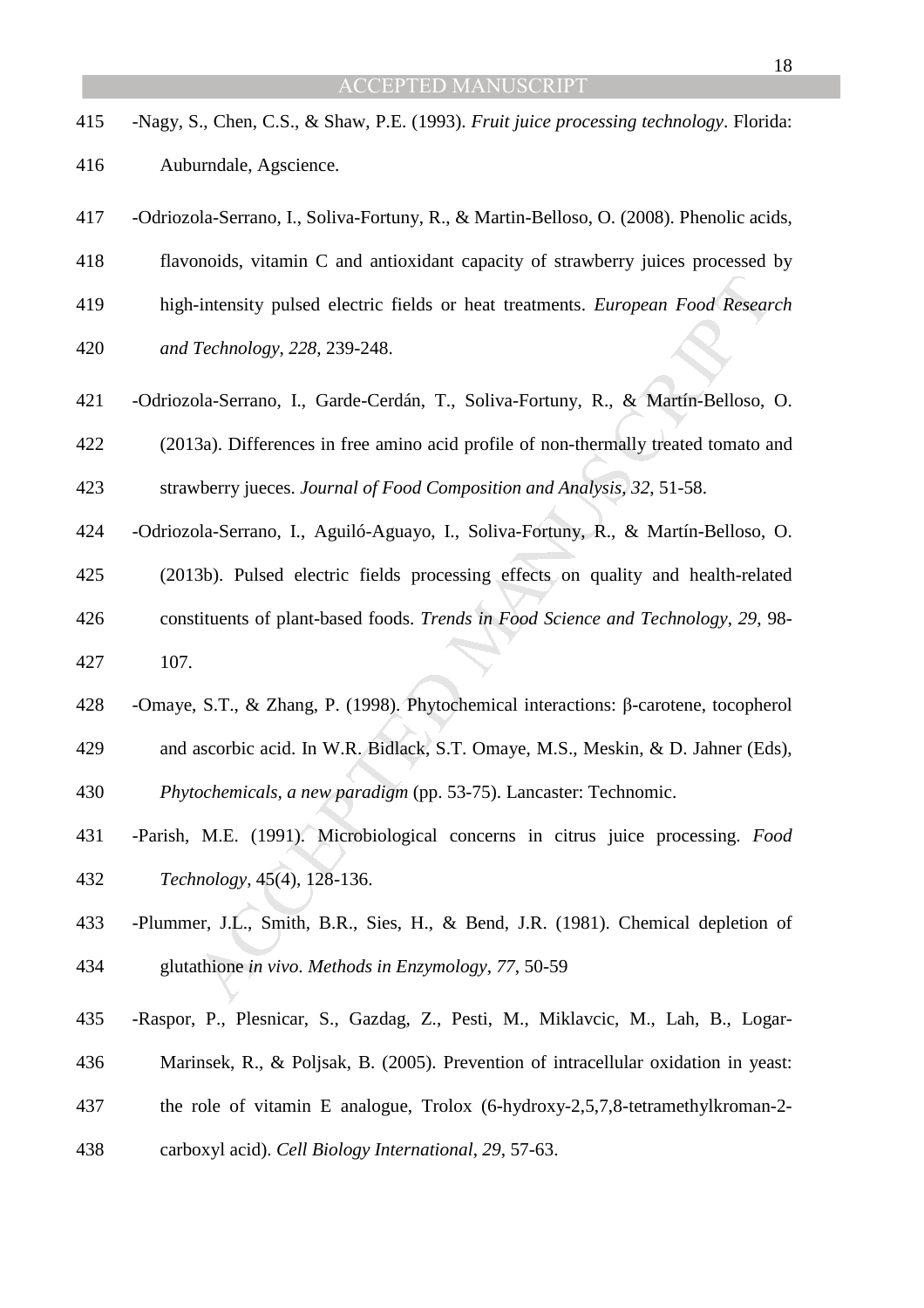|     | <b>ACCEPTED MANUSCRIPT</b>                                                           |
|-----|--------------------------------------------------------------------------------------|
| 439 | -Salinas-Roca, B., Élez-Martínez, P., Welti-Chanes, J., & Martín-Belloso, O. (2013). |
| 440 | Inactivation of Listeria innocua and enzymatic changes in mango juice treated by     |
| 441 | high intensity pulsed electric field (HIPEF). 2013 EFFoST Annual Meeting. Bio-       |
| 442 | based Technologies in the context of European Food Innovation Systems. Bolognia,     |
| 443 | Italy.                                                                               |
| 444 | -Sherman, F. (2002). Getting started with yeast. Methods in Enzymology, 350, 3-41.   |
| 445 | -Stinco, C.M., Baroni, M.V., Di Paola Naranjo, R.D., Wunderlin, D.A., Heredia, F.J., |
| 446 | Meléndez-Martínez, A., & Vicario, I.M. (2015). Hydrophilic<br>antioxidant            |
| 447 | compounds in orange juice from different fruit cultivars: composition and            |
| 448 | antioxidant activity evaluated by chemical and cellular based (Saccharomyces         |
| 449 | cerevisiae) assays. Journal of Food Composition and Analysis 37, 1-10.               |
| 450 | -Toledano, M.B., Delaunay-Moisan, A., Outten, C.E., & Igbaria, A. (2013). Functions  |
| 451 | and cellular compartmentation of the thioredoxin and glutathione pathways in yeast.  |
| 452 | Antioxidants and Redox Signaling 18, 1699-1711.                                      |
| 453 | -Wood, Z.A., Schroder, E., Harris, J.R., & Poole, L.B. (2003). Structure, mechanism  |
| 454 | and regulation of peroxiredoxins. Trends in Biochemical Sciences, 28, 32-40.         |
| 455 |                                                                                      |
| 456 |                                                                                      |
| 457 |                                                                                      |
| 458 |                                                                                      |
| 459 |                                                                                      |
| 460 |                                                                                      |
| 461 |                                                                                      |

- 462
- 463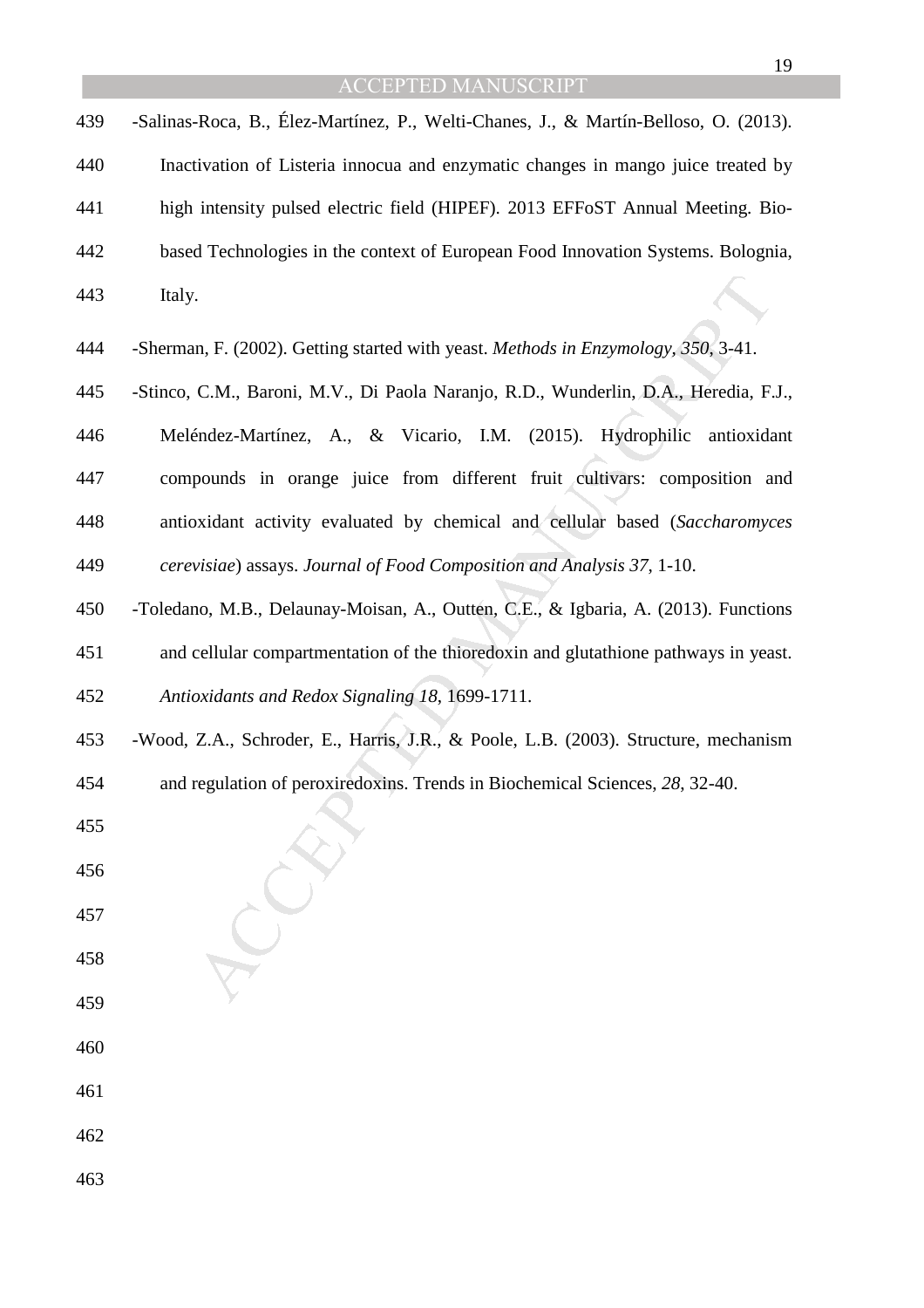#### 464 **FIGURE CAPTION**

465 **Figure 1.** Effect of *t*-BOOH on *S. cerevisiae* cells growth in strawberry juices. Cells 466 were grown in synthetic SC medium and in fresh, HIPEF and thermally-treated 467 strawberry juices for 30 hours at 30 $\degree$ C in the presence of *t*-BOOH. (A) OD<sub>600</sub> was 468 automatically recorded at 1 hour intervals. Curves correspond to a representative 469 experiment. (B) Data shown are mean values of  $\mu$ , final biomass and  $\lambda$  of yeast cells  $\pm$ 470 standard deviation (n=3). Values were calculated from the corresponding curves. #: no 471 growth. \*: p<0.05, \*\*:p<0.001 (Mann-Whitney test, when compared to treatment at the 472 same *t-*BOOH concentration in SC medium).

473

ically recorded at 1 hour intervals. Curves correspond to a representation<br>tent. (B) Data shown are mean values of μ, final biomass and λ of yeast cells<br>deviation (n=3). Values were calculated from the corresponding curv 474 **Figure 2.** Effect of diamide (A) or DEM (B) on *S. cerevisiae* cells growth. Cells were 475 grown in synthetic SC medium and in fresh, HIPEF and thermally-treated strawberry 476 juices for 30 hours at 30°C. Data shown are mean values of  $\mu$ , final biomass and  $\lambda$  of 477 yeast cells  $\pm$  standard deviation (n=3). Values were calculated from the corresponding 478 curves. #: no growth. \*: p<0.05, \*\*:p<0.001 (Mann-Whitney test, when compared to 479 treatment at the same *t-*BOOH concentration in SC medium).

480

481 **Figure 3**. Effect of diamide (A) or DEM (B) on *S. cerevisiae* cells growth. Cells were 482 grown in synthetic SC medium and in fresh, HIPEF and thermally-treated mango juices 483 for 30 hours at 30°C. Data shown are mean values of  $\mu$ , final biomass and  $\lambda$  of yeast 484 cells  $\pm$  standard deviation (n=3). Values were calculated from the corresponding curves. 485 #: no growth. \*: p<0.05, \*\*:p<0.001 (Mann-Whitney test, when compared to treatment 486 at the same *t-*BOOH concentration in SC medium).

487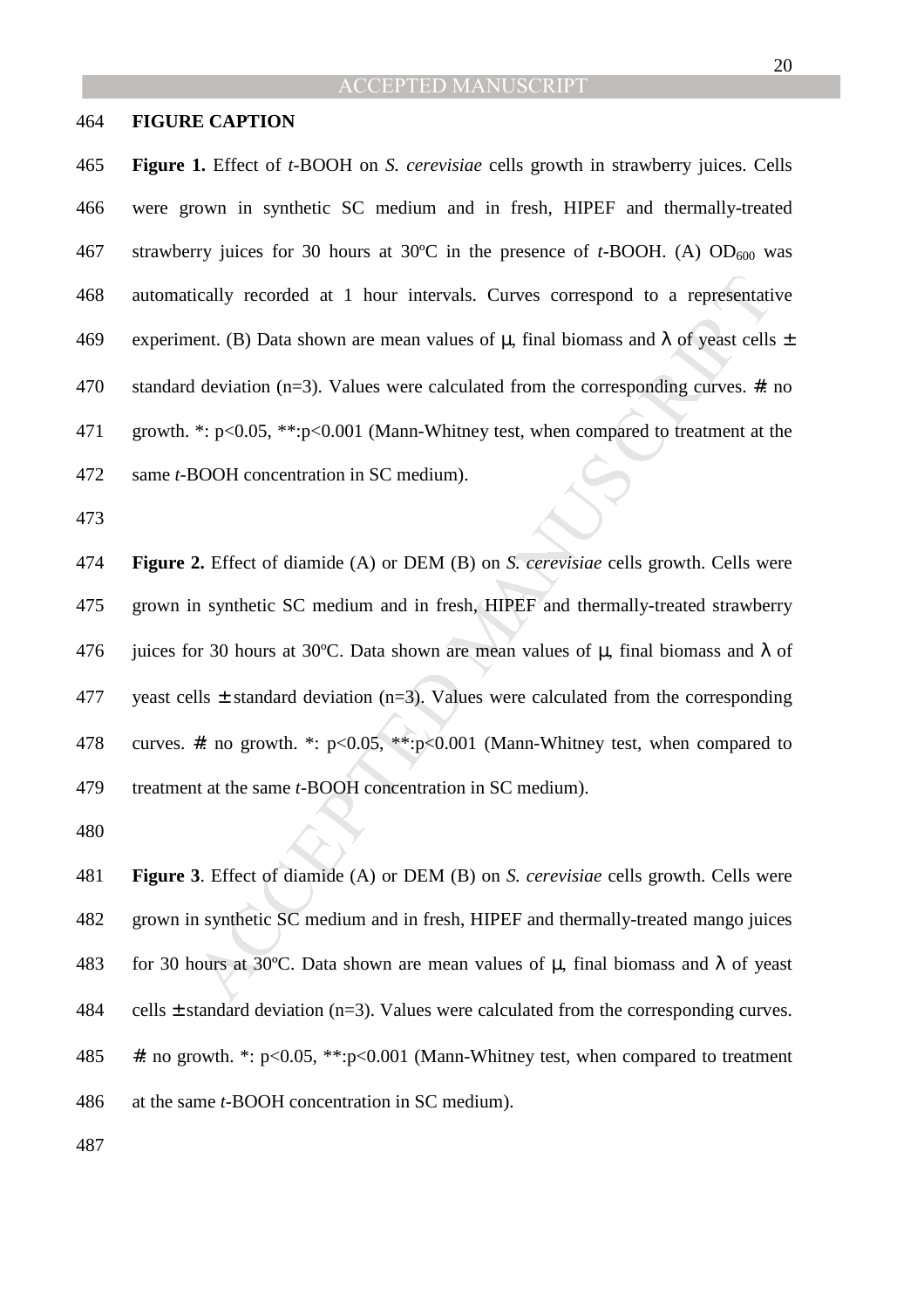## 488 **ACKNOWLEDGEMENTS**

489 This study has been carried out with financial support from Universitat de Lleida 490 through a joint Agrotecnio/IRBLleida grant. This work was also supported by the 491 Ministerio de Economía y Competividad (Spain) through the Project BFU2010-17656 492 and by the Generalitat de Catalunya (2009SGR/196 and 2014SGR/1000). Judit 493 Puigpinós thanks University of Lleida for the predoctoral grant.

the Generalitat de Catalunya (2009SGR/196 and 2014SGR/1000), Ju<br>6s thanks University of Lleida for the predoctoral grant.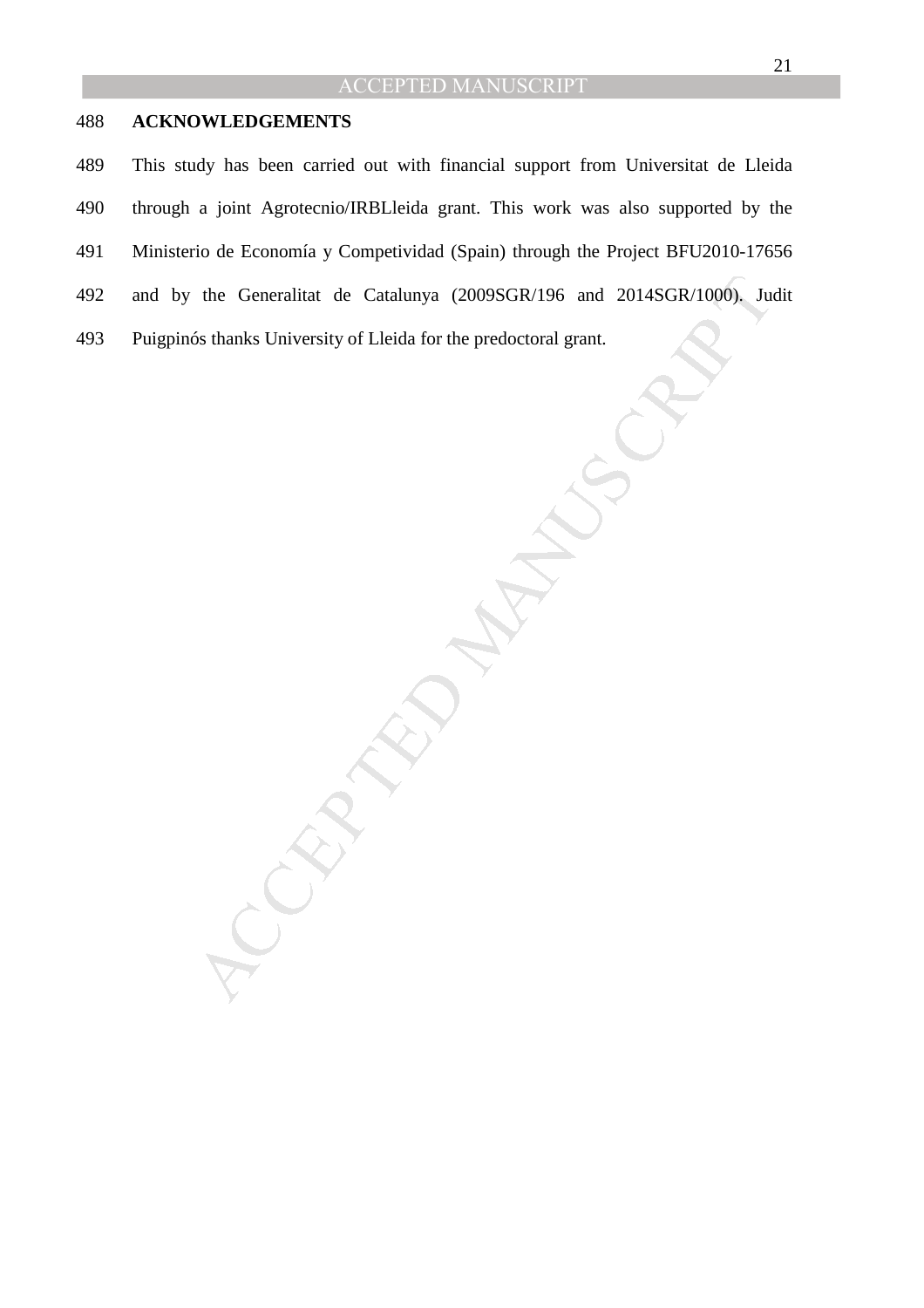| Parameters <sup>1</sup>       |                | Mango juice    | <b>Strawberry juice</b> |
|-------------------------------|----------------|----------------|-------------------------|
| pH                            |                | $3.42\pm0.03$  | $3.35 \pm 0.04$         |
| Soluble solids (°Brix)        |                | $11.8 \pm 0.1$ | $7.5\pm0.3$             |
| <b>Color</b>                  | $L^*$          | $38.7\pm0.2$   | $17.5 \pm 0.2$          |
|                               | $a^*$          | $1.4 \pm 0.1$  | $4.3 \pm 0.3$           |
|                               | $\mathbf{b}^*$ | $17.4\pm0.2$   | $2.7 \pm 0.2$           |
| Electrical conductivity (S/m) |                | $0.28\pm0.02$  | $0.36 \pm 0.04$         |
|                               |                |                |                         |

 **Table 1.**- Analytical characteristics of mango and strawberry juices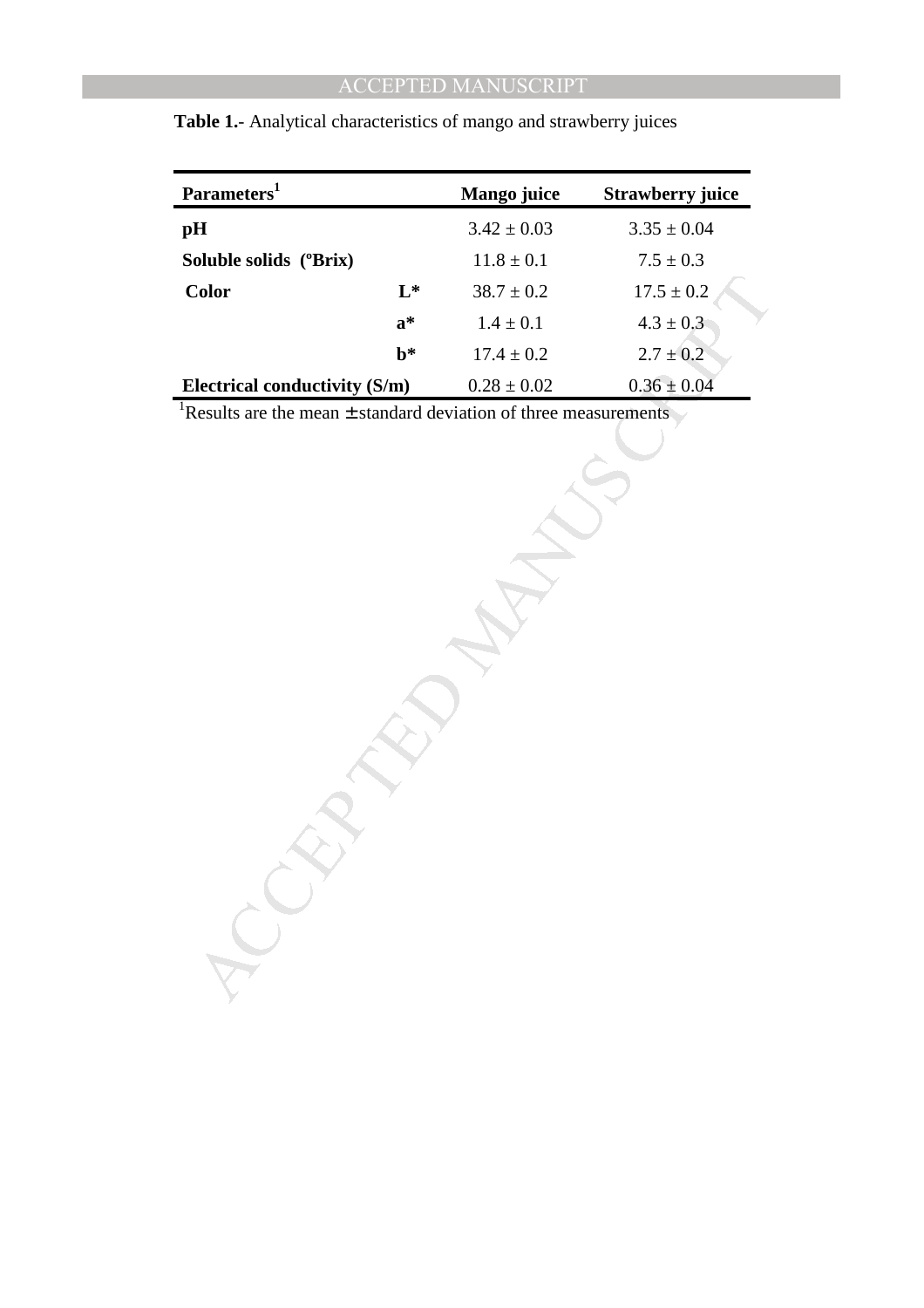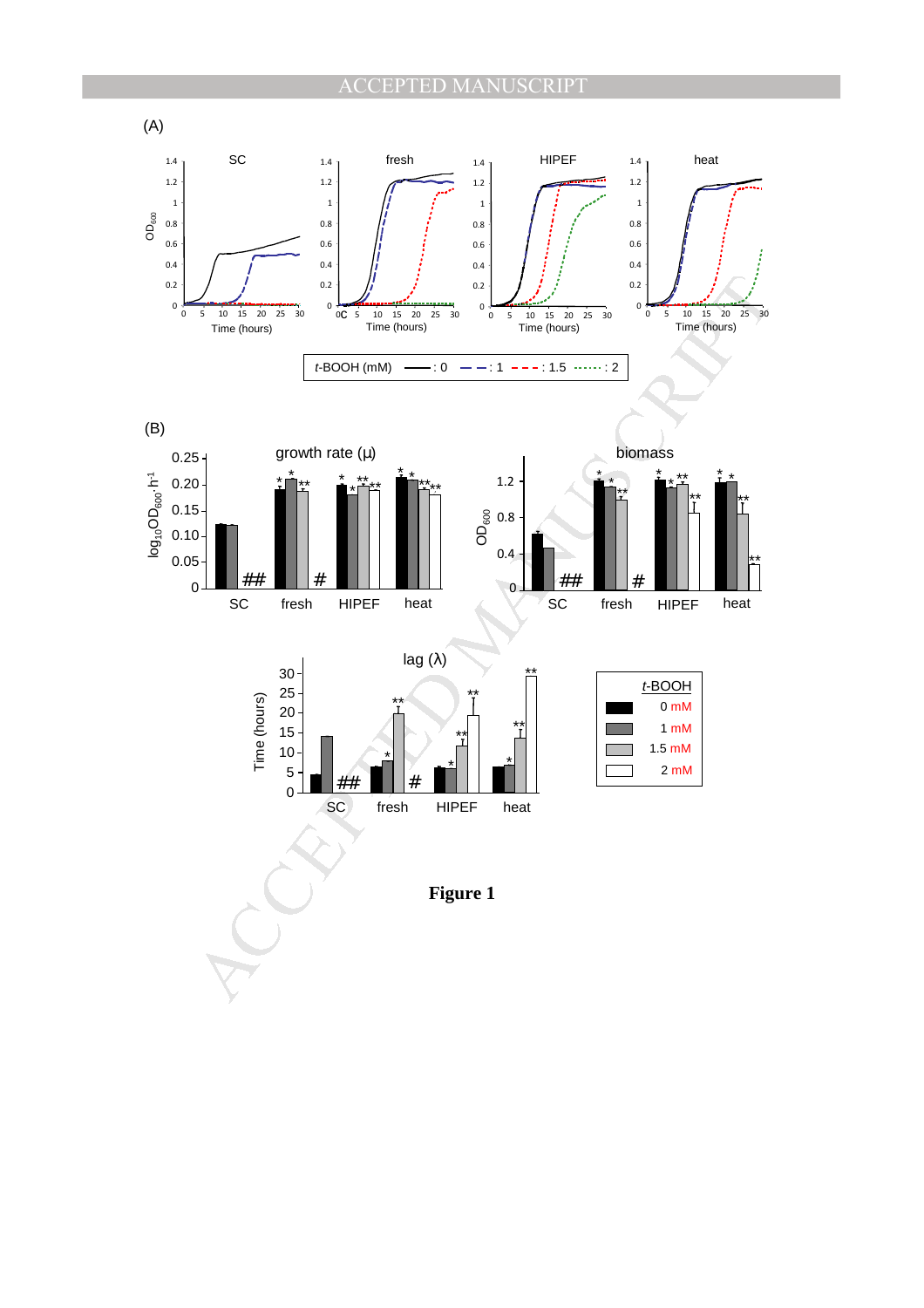![](_page_25_Figure_1.jpeg)

**Figure 2**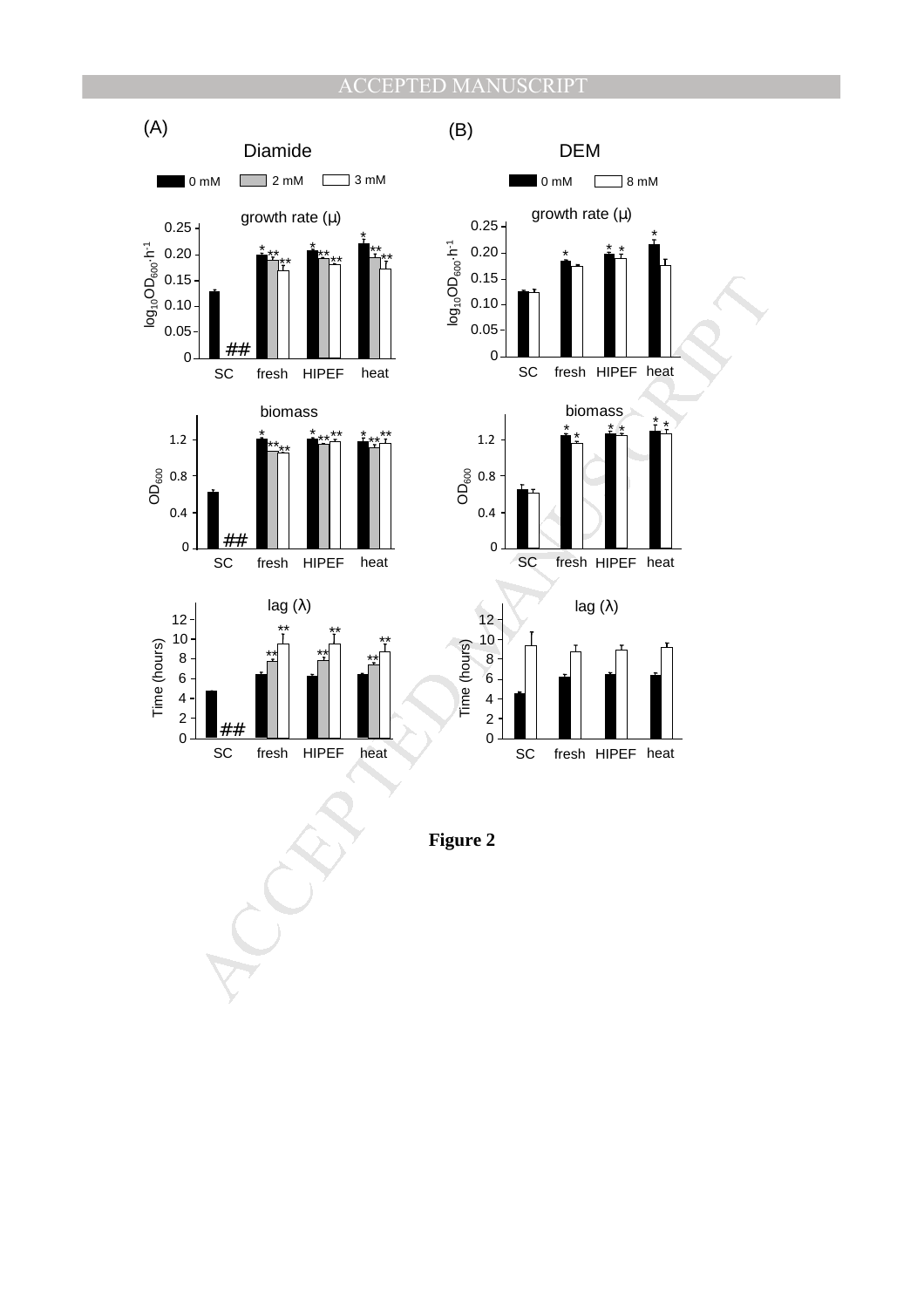![](_page_26_Figure_1.jpeg)

**Figure 3**